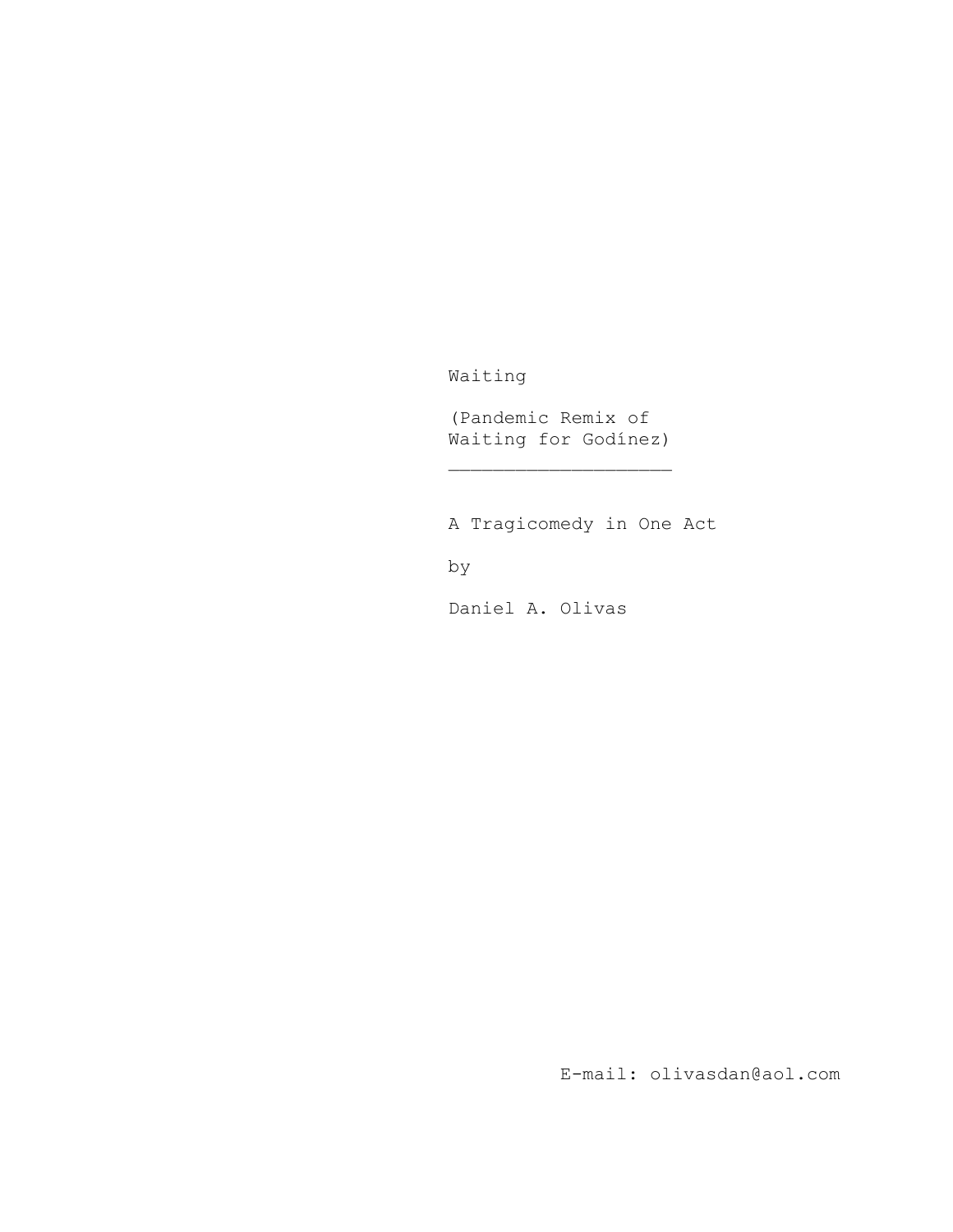# Cast of Characters

Isabel (Chavalita): A woman. Jesús (Chuy): A man. Piso: A man. Afortunada: A woman. Child: About ten years old, nonbinary.

# Scene

A park with city's skyscrapers in background.

# Time

During the time of the pandemic.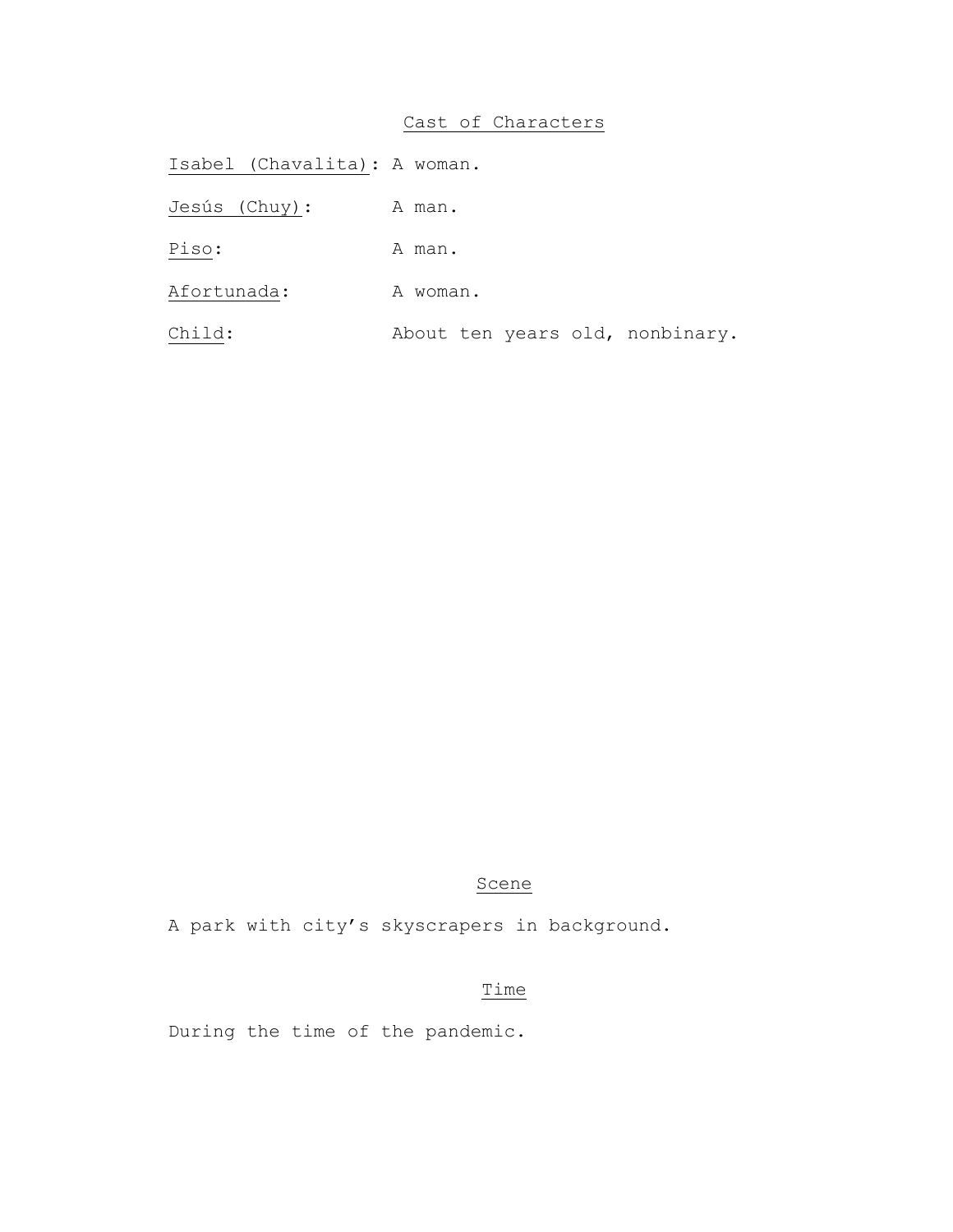# PRODUCTION HISTORY

*Waiting* received its world premiere on July 24, 2021, at the Atwater Village Theatre and was produced by Playwrights' Arena (Jon Lawrence Rivera, Artistic Director). The production was directed by Daphnie Sicre. The production designer was Matt Richter, the costume design was by Mylette Nora, the stage manager was Letitia Chang, the casting director was Raul Staggs, the associate producer was Natasha Kaiserman, and the graphic designer was Celina T. Duffy. The cast was:

JESÚS (CHUY): Raul Vega Martinez

ISABEL (CHAVALITA): Valentina Guerra

AFORTUNADA: Shanelle Darlene

PISO: Amir Levi

CHILD: Carolina J. Flores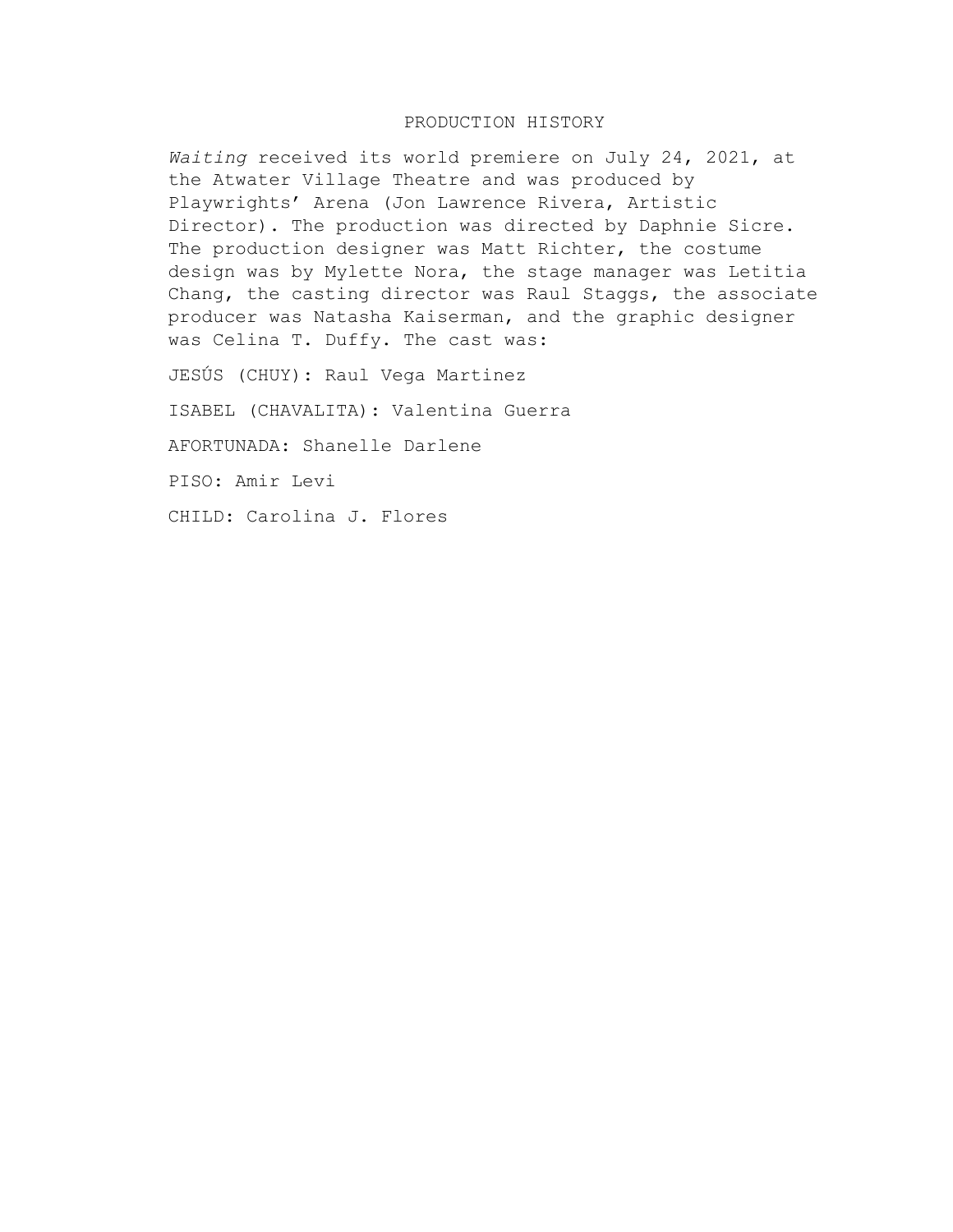SCENE 1

SETTING: A city park, moonless evening. We see a tree with a few leaves on its branches.

AT RISE:  $JESÚS$  (aka CHUY), sitting on park bench, is trying, unsuccessfully, to take off a huarache from one of his feet. He wears a mask (due to the pandemic), a white, shortsleeved guayabera, and a wristwatch. His clothes are dusty but otherwise neat. Exhausted, he gives up and, in disgust, drops his foot onto the ground. ISABEL (aka CHAVALITA) enters. She is dressed similarly to JESÚS, but wears no watch. She stops near JESÚS, leans in to take in entire scene.

JESÚS

¡Híjole!

ISABEL

Well said, Chuy. I have often said that, at times, the only proper response to life is ";hijole!" So, I let out a loud "¡híjole!" when life does not go as it should. Sometimes, we have no choice but to yell "¡híjole!" my friend. (shouting)

¡Híjole!

JESÚS

Why are you yelling?

## ISABEL

(walks to bench, sits) Ah! My friend returns. Cuéntame: Where were you last night? I thought I had lost you forever!

JESÚS

### (exasperated)

I cannot get my pinches huaraches off! They fit yesterday, before I got deported. Now they are cutting through my feet!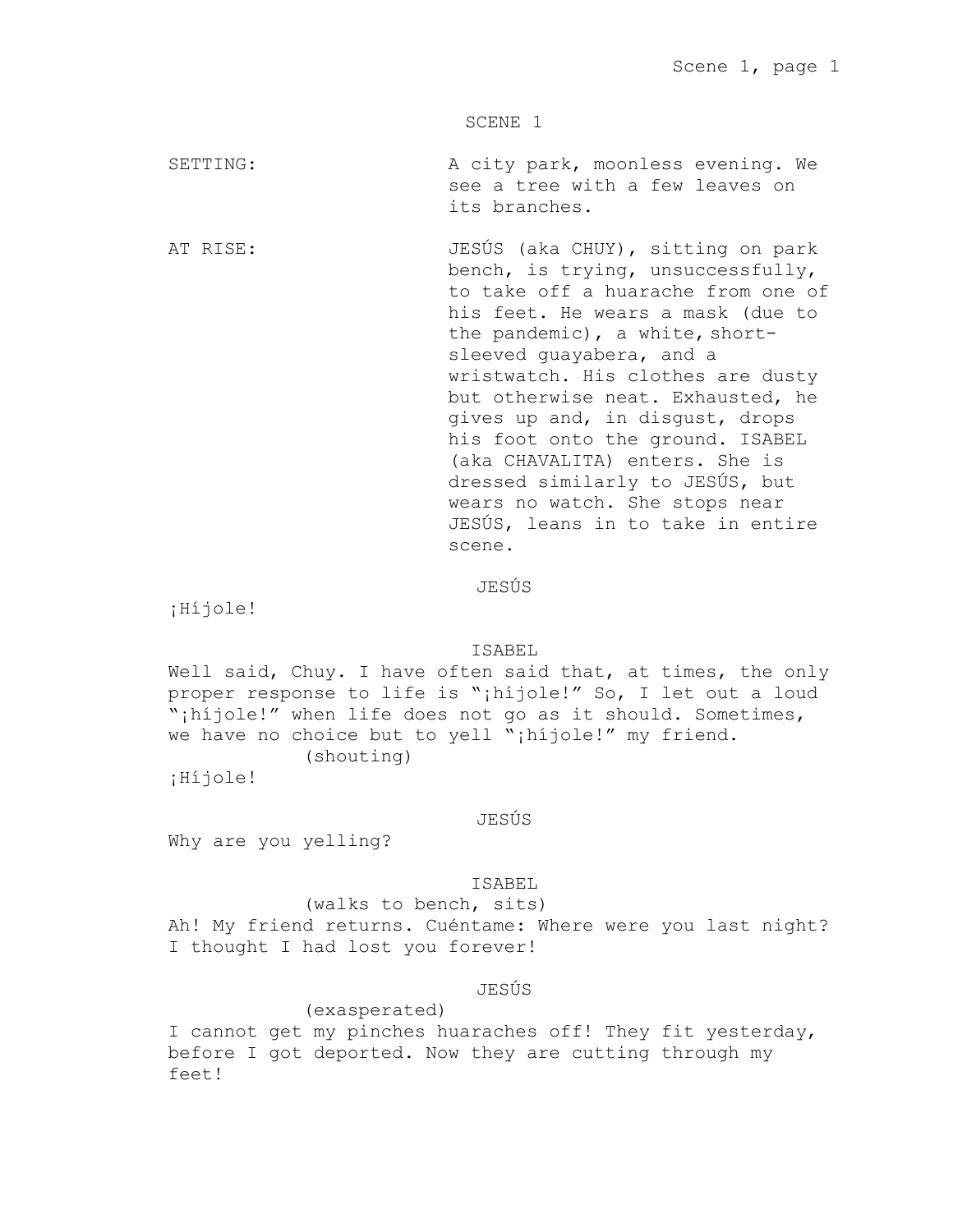Deported, again? Did they beat you?

### JESÚS

No of course they did not beat me. They put me into a cage again.

### ISABEL

A cage? But you are not a dog.

# JESÚS

Are you so sure?

#### ISABEL

A dog would not wear huaraches.

#### JESÚS

There is a logic to your argument, Chavalita.

# ISABEL

And they do not deport dogs, either. Es la verdad. Indeed, people just love dogs . . . people everywhere are adopting stray perritos all the time and taking these wretched animals to live in beautiful casas at the beach. Dogs living like royalty at the beach.

### JESÚS

Sí.

ISABEL Y más: Would a dog wear a mask?

JESÚS

¡No!

# ISABEL

Would a dog wear pants?

# JESÚS

¡No!

### ISABEL

Would a dog wear a beautiful watch that, though it has stopped, is still correct twice a day?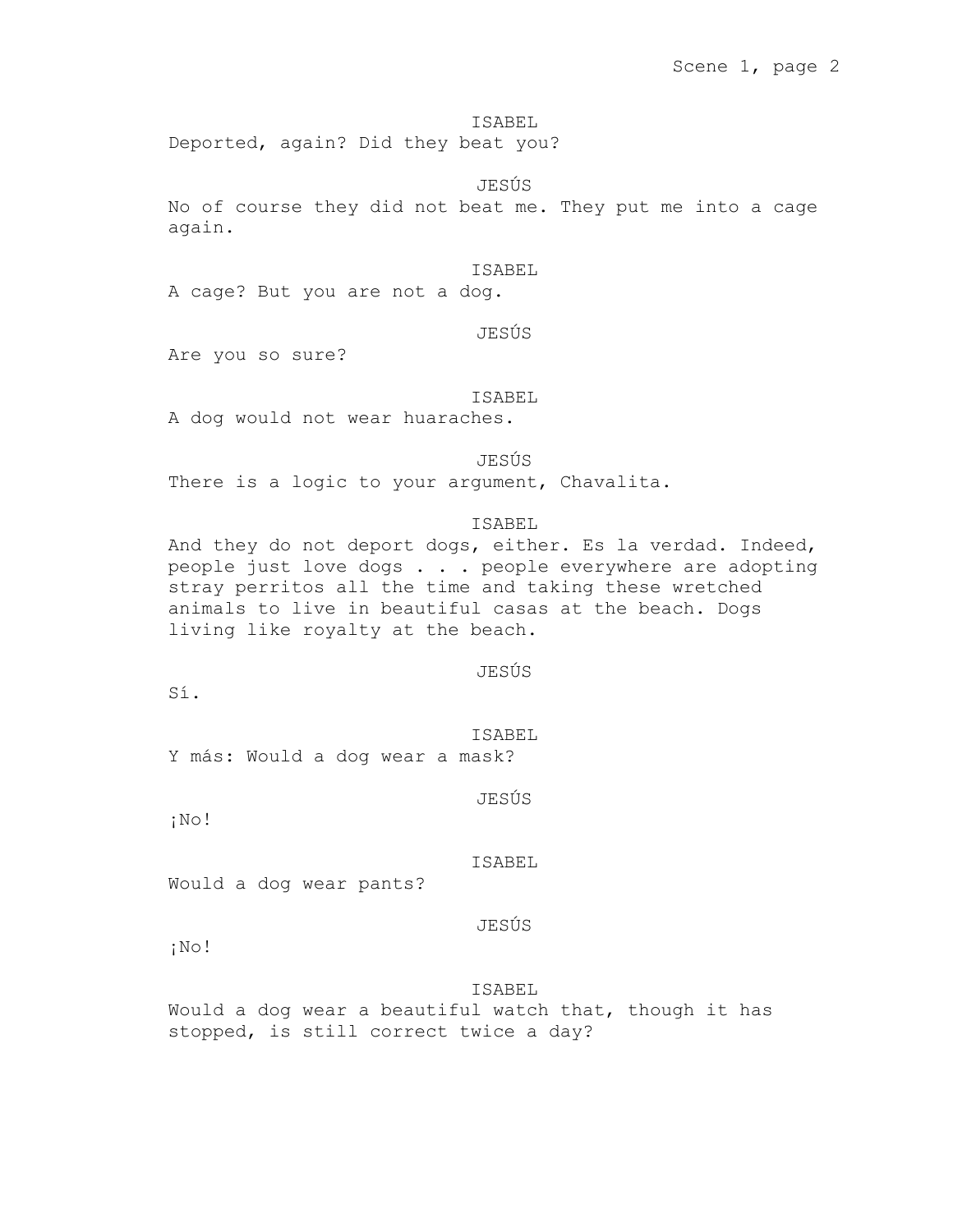JESÚS

(Holds it up to his ear to listen, shakes his head because he hears nothing, drops his hand, stands, wanders stage.)

My beautiful watch is dead. It was a gift from you, remember? A gift for me before the wedding. Before pinche COVID. ¡Dios mío! My yesterdays slip away faster when I try to remember. And the more I forget, the lonelier I feel.

# ISABEL

(ignoring mention of wedding) Ni modo. The point is, Chuy, you are not a dog! ¡Eres una persona! As much as I am, my friend.

# JESÚS

But if I were a dog, I would not be deported each night and I would live in a beautiful casa at the beach.

# ISABEL

Ah, es la verdad, but you would still be a dog living in a beautiful casa at the beach. As the great Mexican poet said: A dog is a dog is a dog.

### JESÚS

What do poets know?

#### ISABEL

Poets understand the mysteries of life. Without poets, we would be nothing but animals crawling in the dust.

JESÚS

So, the poets say that we are not dogs?

#### ISABEL

In so many words.

## JESÚS

Do dogs wear hats?

#### ISABEL

No, dogs do not wear hats.

### JESÚS

We do not wear hats.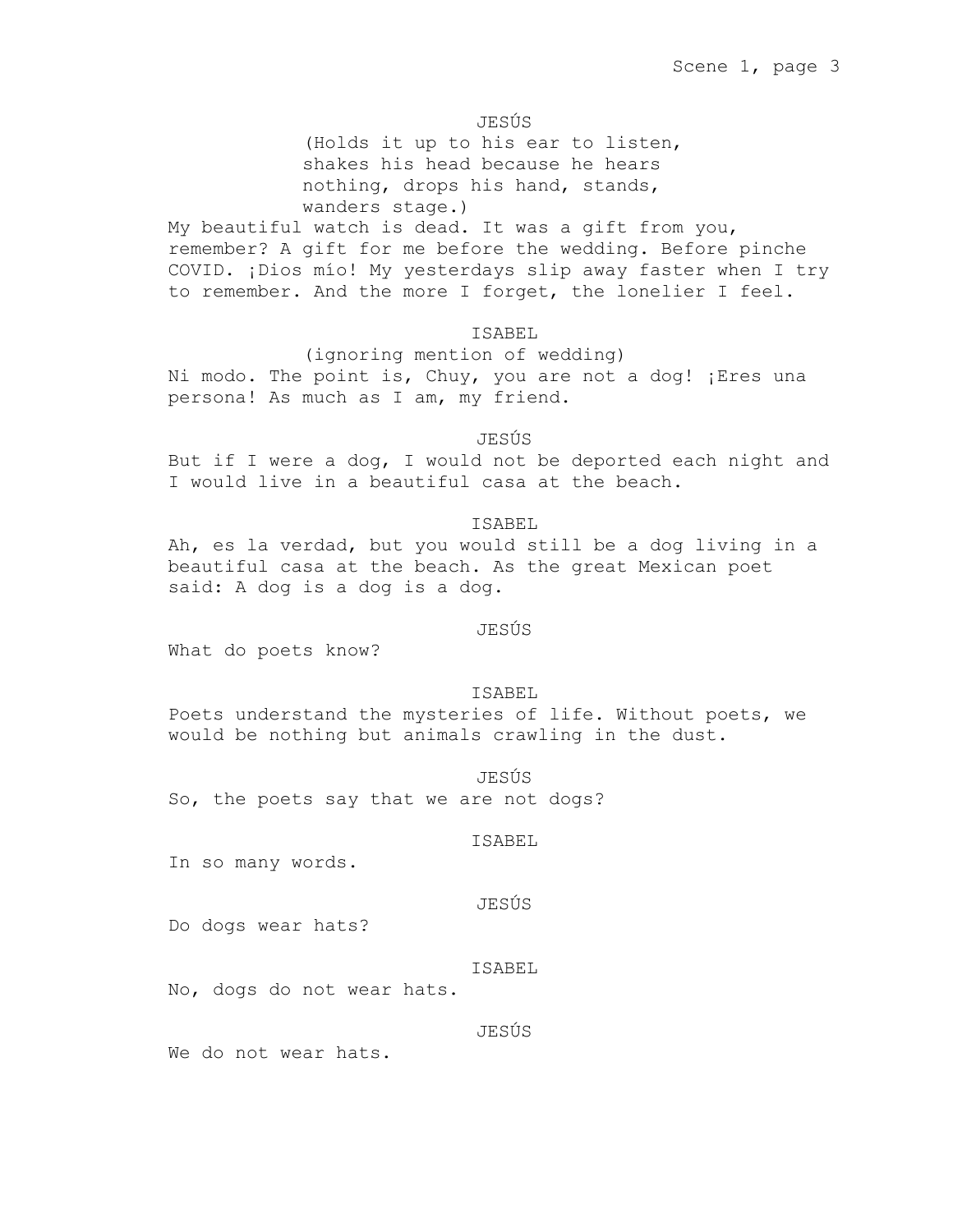# Scene 1, page 4

ISABEL

We do not even own hats.

JESÚS

(triumphantly) We are therefore dogs!

ISABEL

JESÚS

No . . .

(proudly) ¡Los dos somos perritos! (howls joyfully)

ISABEL

¡No!

JESÚS

(remembers that his feet hurt) Oh, these huaraches are slicing through my feet. They are worse than this pinche mask! (limps back to the bench and sits)

Por favor, Chavalita, help me get them off, I beg you. Have mercy on your old friend. We have been friends since we were children. You must help me. ¡Por favor, ayúdame!

ISABEL

(ignoring plea) Tell me about the cage.

JESÚS ¡Ay! They are slicing through my feet!

ISABEL

(persistent)

The cage!

JESÚS

(stands, starts to pace)

Every night, I fall asleep here on this pinche bench, you sleep over there, under that pinche tree, then they come to deport me, throw me into a cage . . . a cold, horrible, pinche cage fit for a dog . . . and then I escape because they never lock that pinche cage, and I make my way back here, and I always find you snoring over there!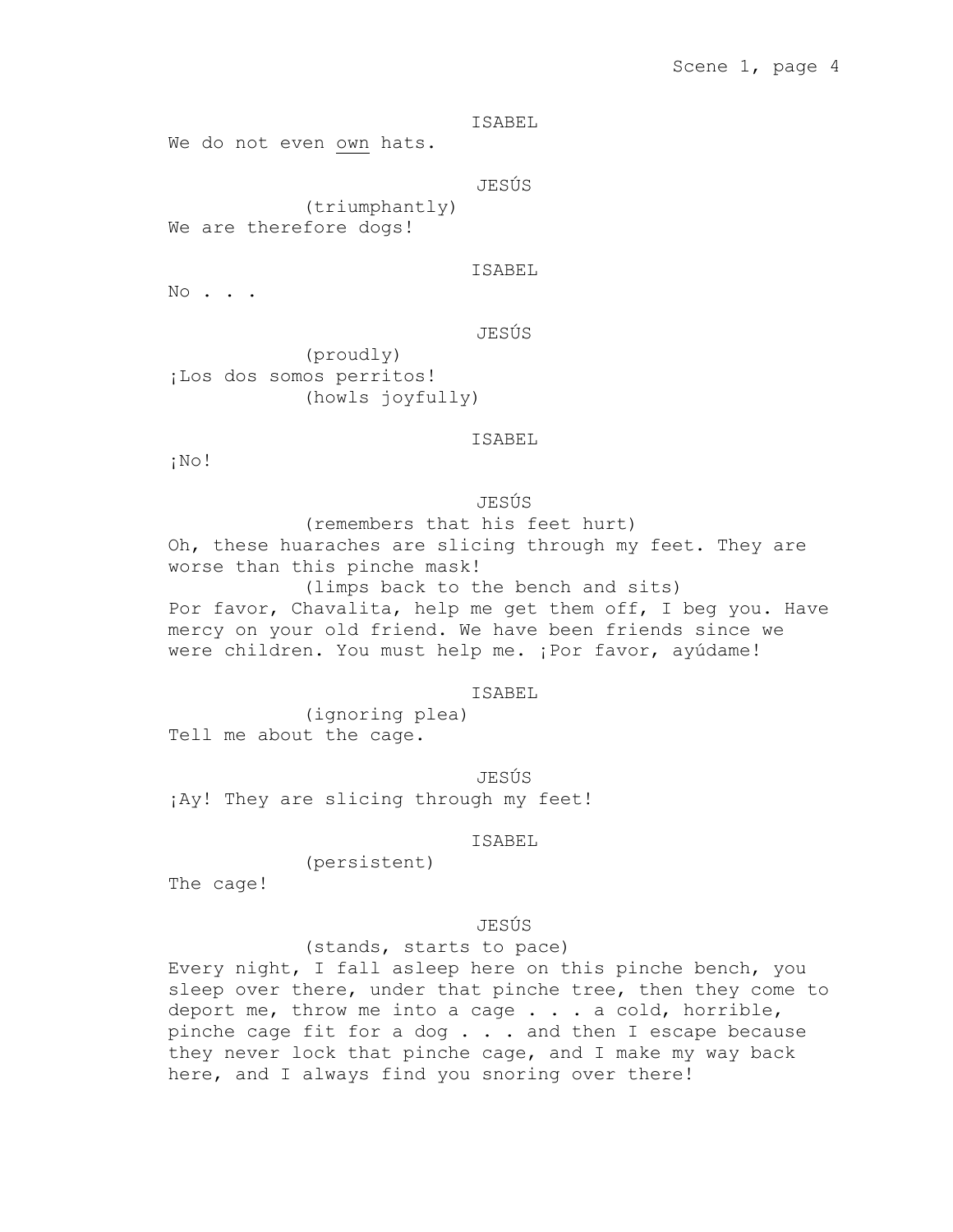How can this be true? I do not remember any of this. Who takes you? Are there many people? Do they have weapons? Do they snarl and abuse you? They must come here silently, like mimes, and slowly lift you from that bench so as not to wake you. Otherwise, I would protect you, Chuy!

# JESÚS

¡Cada noche! Thrown into a cage like a dog, while you sleep under that pinche tree!

## ISABEL

But your story makes no sense, Chuy. Once they deport you, why would they put you in a cage? If you are deported, they are free of you, and you are free of them, free to wander in México. No need for a cage.

## JESÚS

So, there is no cage?

#### ISABEL

If your story is to make sense, which is what most stories should do, even stories involving you, my old friend, then there is no cage. Unless . . .

# JESÚS

Unless what?

#### ISABEL

Unless they put you in a cage before they try to deport you!

# JESÚS

Yes, that must be it!

### ISABEL

Makes perfect sense. First the cage, then deportation.

### JESÚS

But I trick them! I sneak out and make it back here to be with you so we can wait.

# ISABEL

See, I solved the mystery!

# JESÚS

Eres brillante, Chavalita.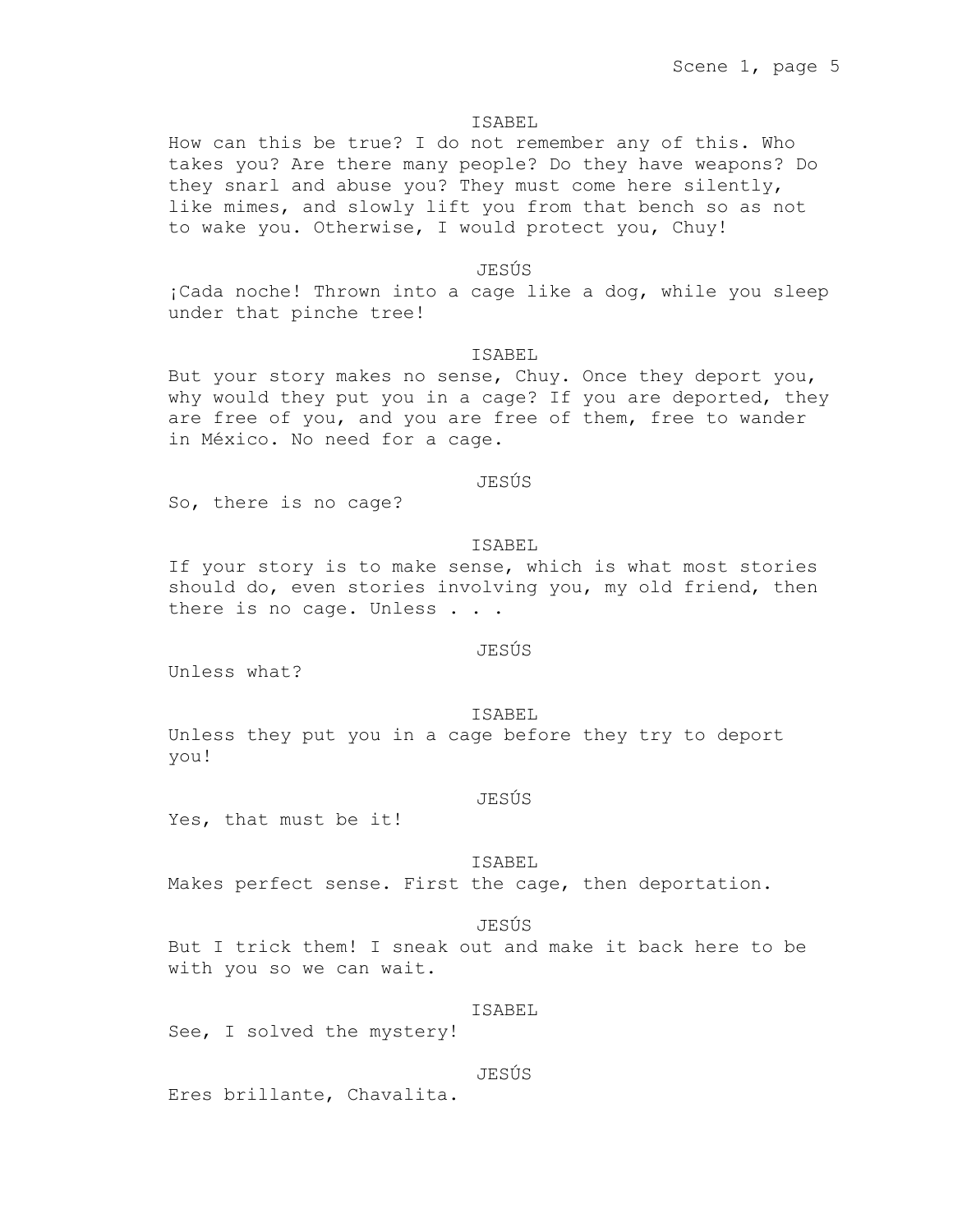# Scene 1, page 6

### ISABEL

You are not deported at all!

JESÚS

Es cierto.

# ISABEL

Each night, they take you, put you in a cage, but do not deport you, and you always escape because the babosos do not lock the cage. Not so bad, eh? It could be worse . . . ten men could give you a beating and throw you in that ditch over there every night.

### JESÚS

I suppose that is true.

ISABEL

So, as the famous Mexican playwright said, all's well that ends well.

# JESÚS

Who said that?

### ISABEL

Names do not matter. The words matter.

JESÚS

(limps back to bench, sits) Por favor. Help me with these huaraches.

ISABEL

(stands, lifts JESÚS's left foot, pulls) ¡Híjole! Your foot is so swollen, I cannot get this huarache off!

## JESÚS

Pull harder!

ISABEL (finally yanks off huarache)

Success!

# JESÚS

Now the other one!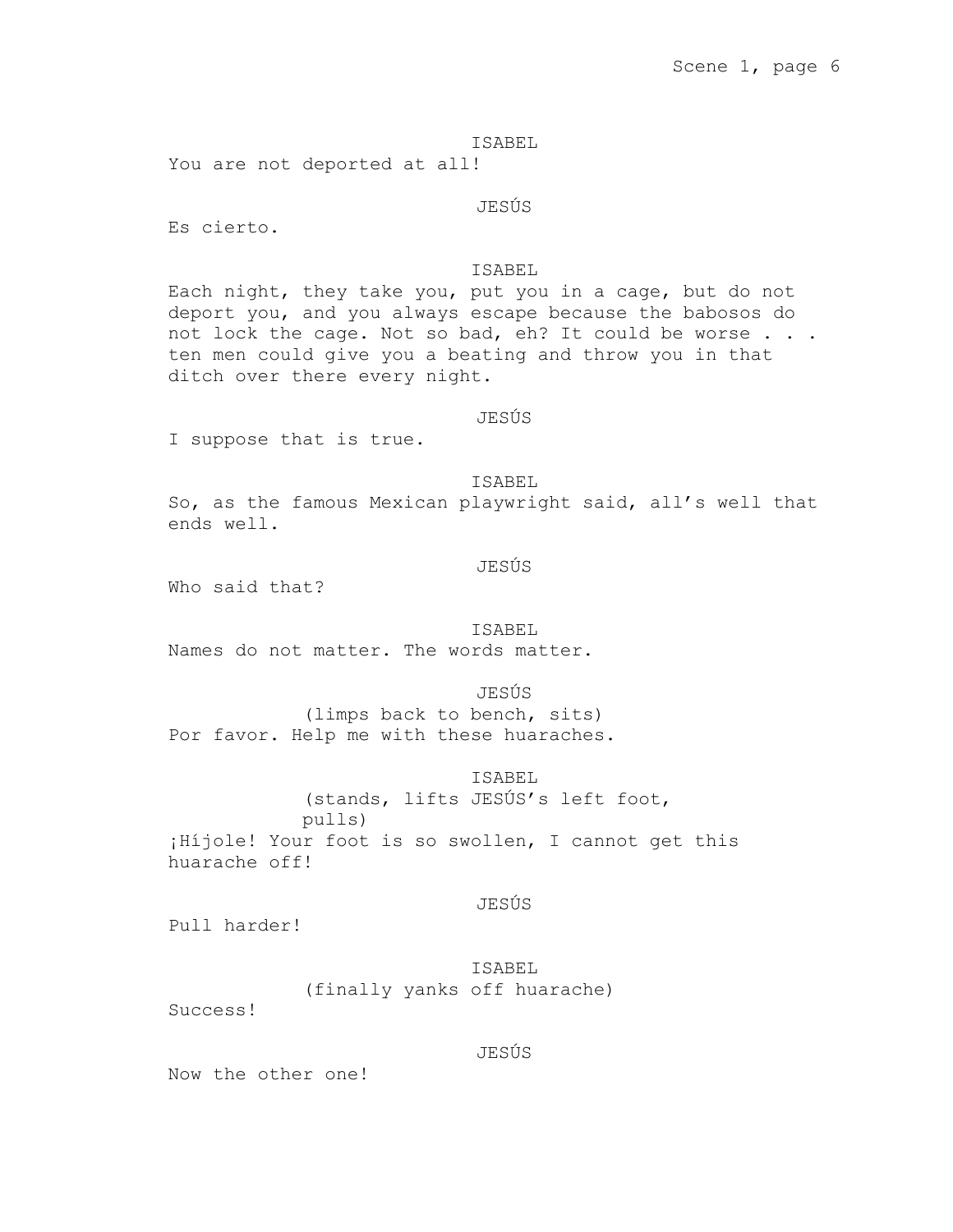(Sniffs huarache, makes a face, tosses it, reaches for the other huarache, pull it off with effort.) Success again! (Sniffs huarache, makes a face, throws it over to the first one.)

JESÚS

(wriggling toes, smiling) Mucho mejor.

# ISABEL

As the great Mexican philosopher said: A friend in need is a friend indeed.

JESÚS

So many Mexicans saying so many things.

ISABEL

Chuy, tell me more about your night away from me.

JESÚS

¿Que quieres saber?

### ISABEL

(sits beside JESÚS) Tell me everything, por favor. From the beginning.

JESÚS

(stands, paces as he tells story)

Last night, you sat under that tree promising to keep watch over me as I slept on this bench. You said, "Te prometo. A promise from me is as good as gold." That is what you say every night. Pues, I closed my eyes because I felt safe, and sleep came to me. And then it happened: I felt strong hands grab me! These agents in green uniforms lifted me from the bench. I tried to call your name, but nothing came from my mouth. And then I saw you! Asleep, snoring under that pinche tree! They took me to a big, black van, threw me in the back with all of these men, women, and children. Los niños estaban llorando. The agents piled into the front seat and laughed at us. The driver said: "You are going home now." But I was already home, here in this park contigo! They drove throughout the night until suddenly we stopped, and an agent opened the back of the van. The other agents pulled us out, one by one, and herded us to a row of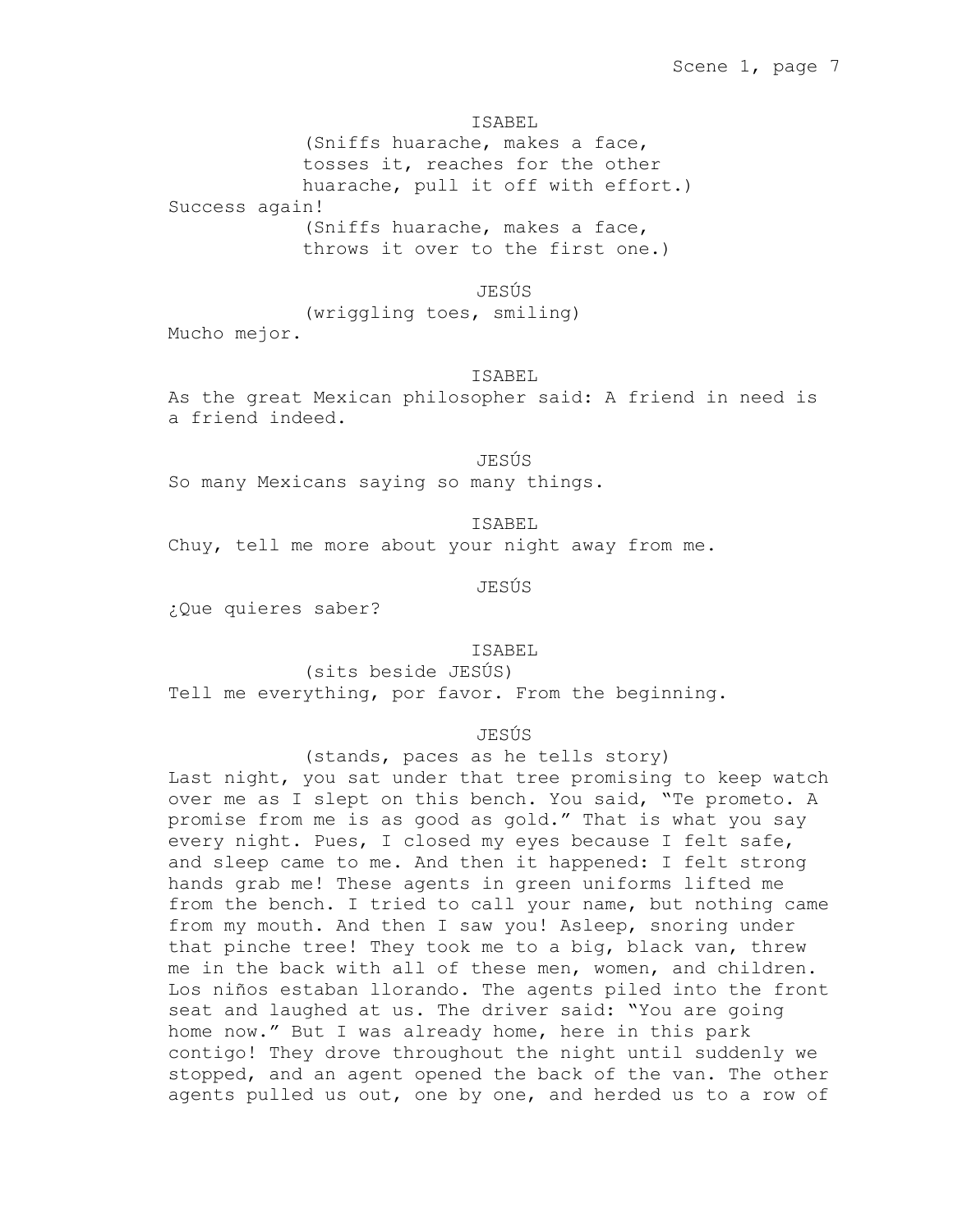small cages. And one by one, they put us each into our own cage, so small, I could not stand, I had to crouch. Los niños kept crying. And one by one, the agents closed the cages with a loud clang and they laughed at us. Then slowly, they wandered off, laughing, joking, proud of themselves. After an hour or so, in those cold, dark cages, the others quieted down, and eventually the crying was replaced with soft, sad snoring. ¡Pero no dormí! I needed to come back here, to you, Chavalita. And then it happened. I leaned against the cage door, and it fell open! I could not believe my luck! Those babosos forgot to lock my cage! I crept out, on my hands and knees like a baby, and then stood, like a man. I looked at the pobrecitos in their cages, snoring softly, and my heart broke. But what could I do? I have no doubt the agents did not forget to lock all the cages. I crept away, silently into the night, to come back to this park, to be with you.

(sits again, exhausted)

And do you know what I thought about as I walked those many miles back to this park? I thought of you, Chavalita. That is what kept me walking, step by step, mile after mile.

### ISABEL

Oh, Chuy, lo siento. If you say it happens every night, it happens every night.

### JESÚS

Chavalita, I want it to stop. No more cages, no more escaping, no more swollen feet.

#### ISABEL

Your pain is never ending, eh? Just like Sisyphus.

#### JESÚS

(sidetracked from his pain) ¿Sisy-quién?

#### ISABEL

From Greek mythology, Chuy. Sisyphus. You know, that poor pendejo who was punished by the gods and forced to roll a huge boulder up a hill, and each time he gets to the top of the hill, the pinche boulder rolls down.

### JESÚS

Ah! You are right. He is a pendejo. If I were him, I would stop pushing that boulder up the hill and go far away.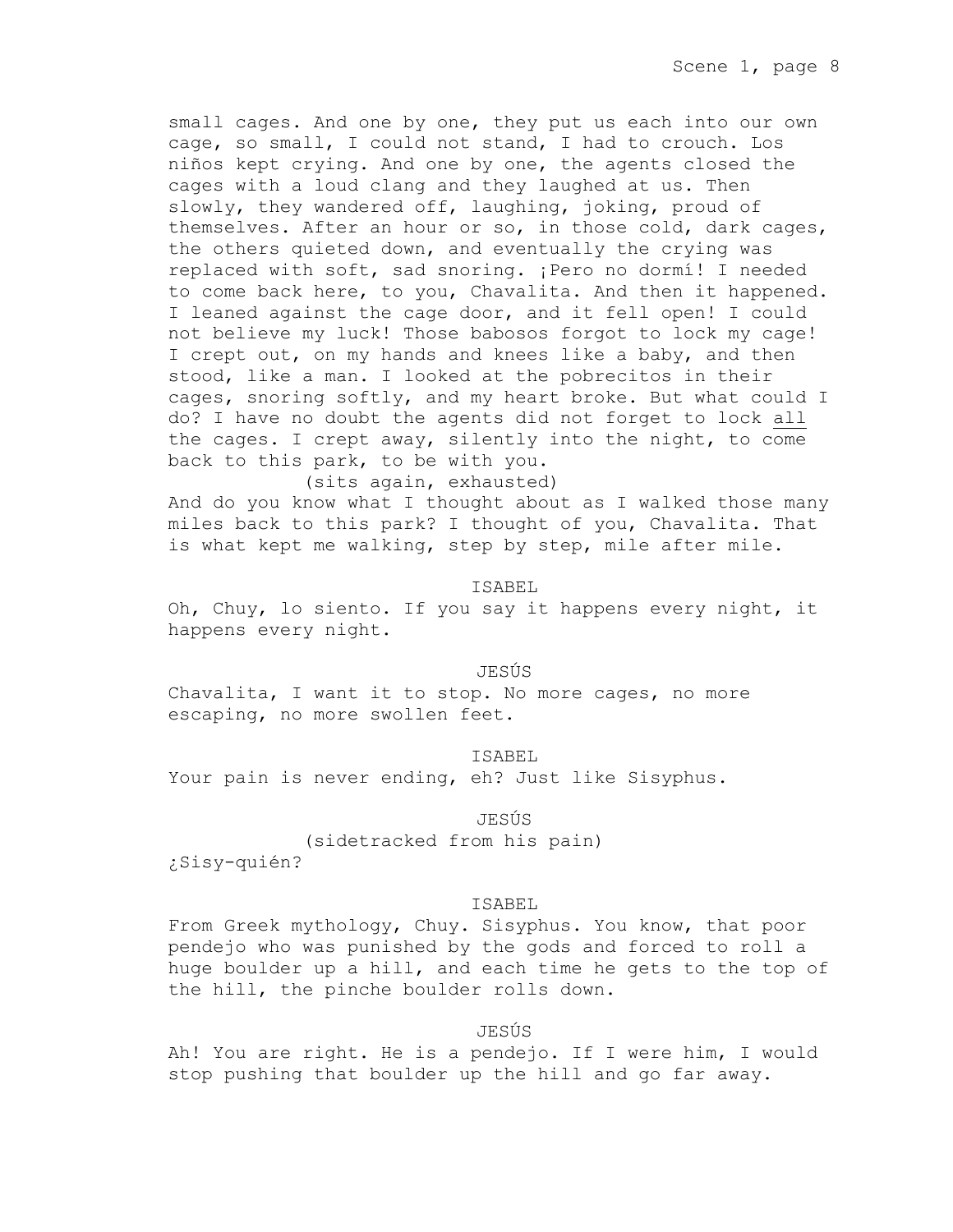But we cannot go someplace else. Godínez told us to wait for him here by this tree.

# JESÚS

¿Quién? Godínez? Ah, sí, sí. Godínez. I think I remember. Will he save me from that pinche cage?

# ISABEL

I cannot remember, either. I remember his name, pero ... pero ... ¡Ay! The reason has slipped away from my mind.

# JESÚS

(Stands, walks to tree, looks up into its branches.)

I wonder what kind of tree this is. I wonder if in the old days, this was a hanging tree. A tree that could bring sleep. With a bit of rope. Pues, it would be so easy . . . Maybe Godínez is up there watching us.

#### ISABEL

(Stands, walks to JESÚS, looks up into branches.)

No, they say Godínez is an older gentleman who was once lean but has grown quite corpulent with age. I do not think he could scramble up this tree.

(Walks back to the bench, sits.)

### JESÚS

Why was he lean?

#### ISABEL

They say he was a famous bicyclist, raced once in the Tour de France.

### JESÚS

They have the Eiffel Tower in France. But I have not seen it, except in photos, of course. Y más, there is that beautiful plaque at the bottom of the Eiffel Tower with hermosas palabras: "Give me your tired, your poor / Your huddled masses yearning to breathe free . . ."

# ISABEL

¡No, idiota! That plaque is not on the Eiffel Tower!

JESÚS

But I saw it on the internet. The internet does not lie.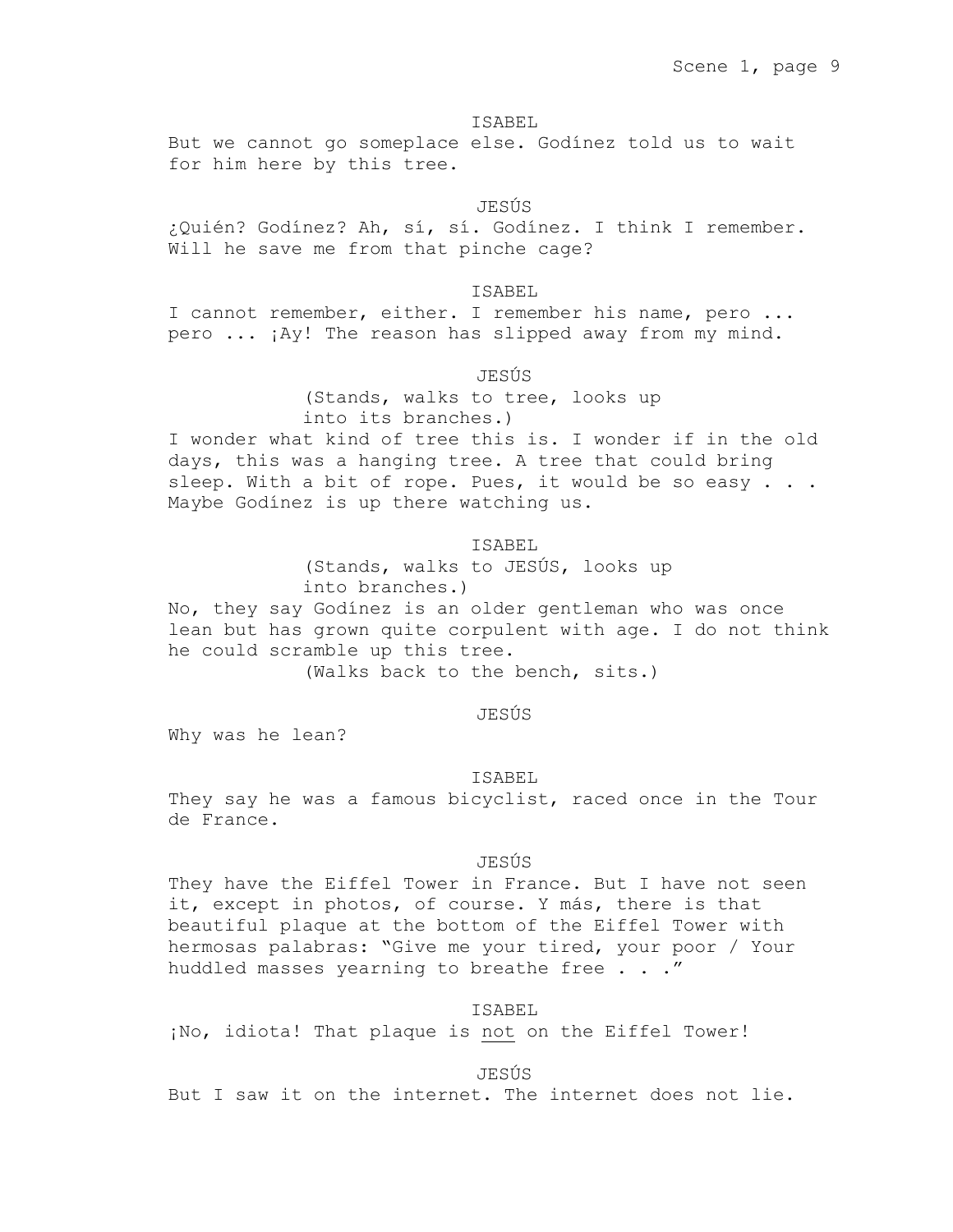¡No! That is not where you saw those words, Chuy.

JESÚS I did not see them on the internet?

ISABEL

Quién sabe. You might have seen those words on the internet, but not on the Eiffel Tower. Or maybe you dreamed them. Perhaps they are on the dollar bill. Godínez would know.

JESÚS But they are such pretty words.

ISABEL

Do not trust pretty words.

JESÚS

But words matter.

ISABEL

Words matter, until they do not.

JESÚS

Oh, tell me more about Godínez!

ISABEL

They say he is a total pelón. Not a hair on his head, even when he was younger.

JESÚS

(returns to bench, sits)

And now?

ISABEL

He owns a bicycle repair shop, of course. And he told us to wait here by this tree.

JESÚS

Perhaps Godínez will help me so that I will not be snatched up again and thrown into a cold cage like a dog.

ISABEL

Quizás. They say Godínez does good deeds by employing people at the bicycle shop who cannot find employment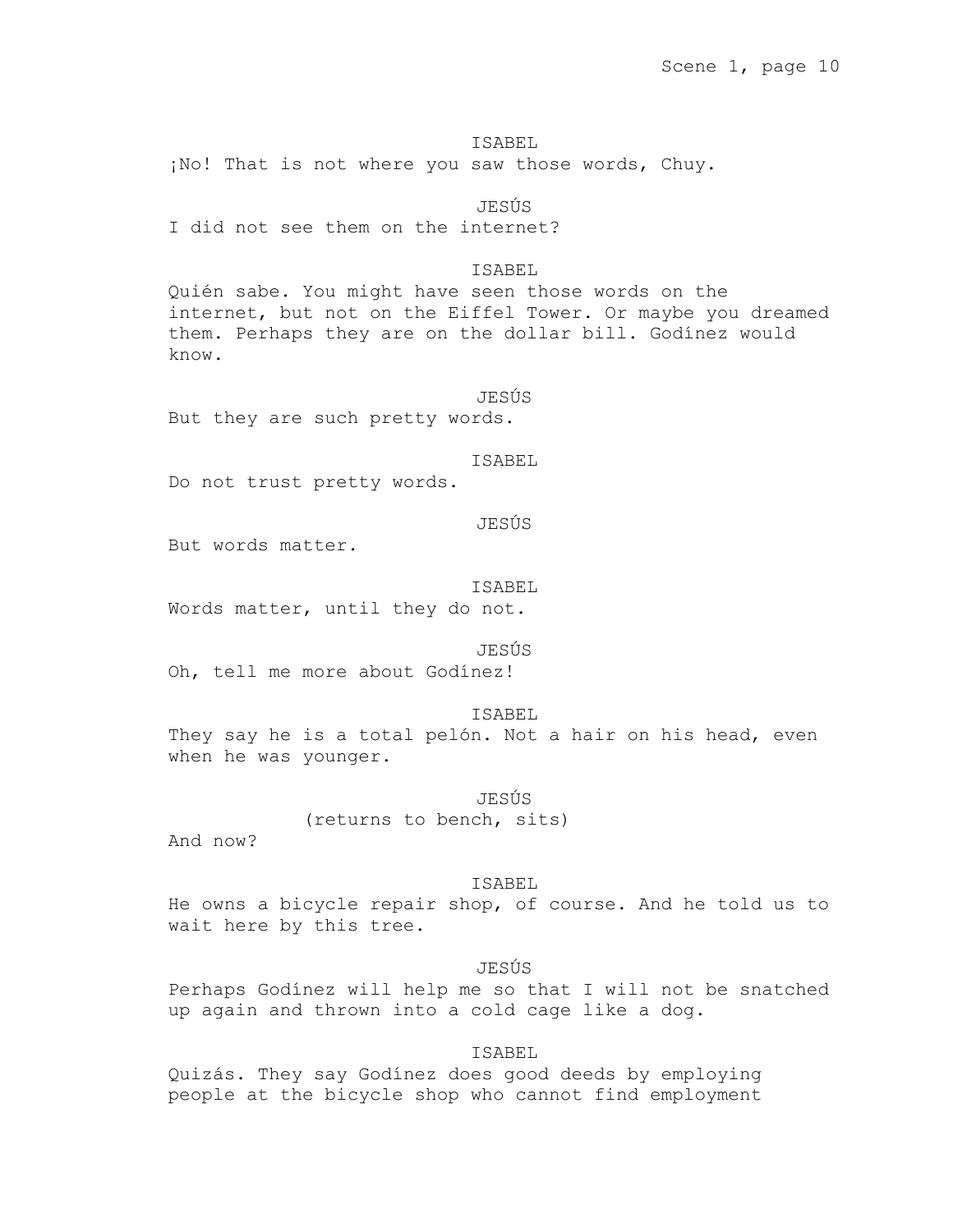elsewhere. Yet people also say that Godínez beats one of the two children who works for him. The other child he does not bother, for some reason. So I have been told. They are brother and sister, twins. Pero, I do not know where they came from -- who their parents are. They must be orphans. You remember them, do you not? We have seen them playing in the park on many occasions. One of them -- I am not certain which -- came to us that one day -- was it Tuesday? -- to say that we should wait for Godínez by this tree.

JESÚS

Perhaps Godínez will save me from the cold cage.

ISABEL

(perks up) What is that? ¿Quién está ahí? Could that be Godínez?

PISO

(off)

(off)

You lazy creature! Pull faster! I have places to be! Time slips away and it shall never return!

ISABEL

¡Ay, Dios mío!

# PISO

Faster!

|                                 | (PISO and AFORTUNADA enter.        |  |  |  |
|---------------------------------|------------------------------------|--|--|--|
|                                 | AFORTUNADA pulls a large, two-     |  |  |  |
|                                 | wheeled, rickety wooden cart that  |  |  |  |
|                                 | is painted in faded colors. In the |  |  |  |
|                                 | cart sits PISO in a wing-backed,   |  |  |  |
|                                 | beat-up upholstered chair, holding |  |  |  |
|                                 | a glass of wine. They both wear    |  |  |  |
|                                 | pandemic masks. PISO's clothes are |  |  |  |
|                                 | clean, AFORTUNADA's clothes are    |  |  |  |
|                                 | dusty, and her hair is unkempt)    |  |  |  |
|                                 | It is time to rest. Stop here!     |  |  |  |
|                                 | (AFORTUNADA stops suddenly and     |  |  |  |
| drops the cart's handles making |                                    |  |  |  |
|                                 | PISO lose his balance.)            |  |  |  |
| Imbecile!                       |                                    |  |  |  |
|                                 | (AFORTUNADA looks down, barely     |  |  |  |
|                                 | controlling anger. PISO stands.)   |  |  |  |
| Open!                           |                                    |  |  |  |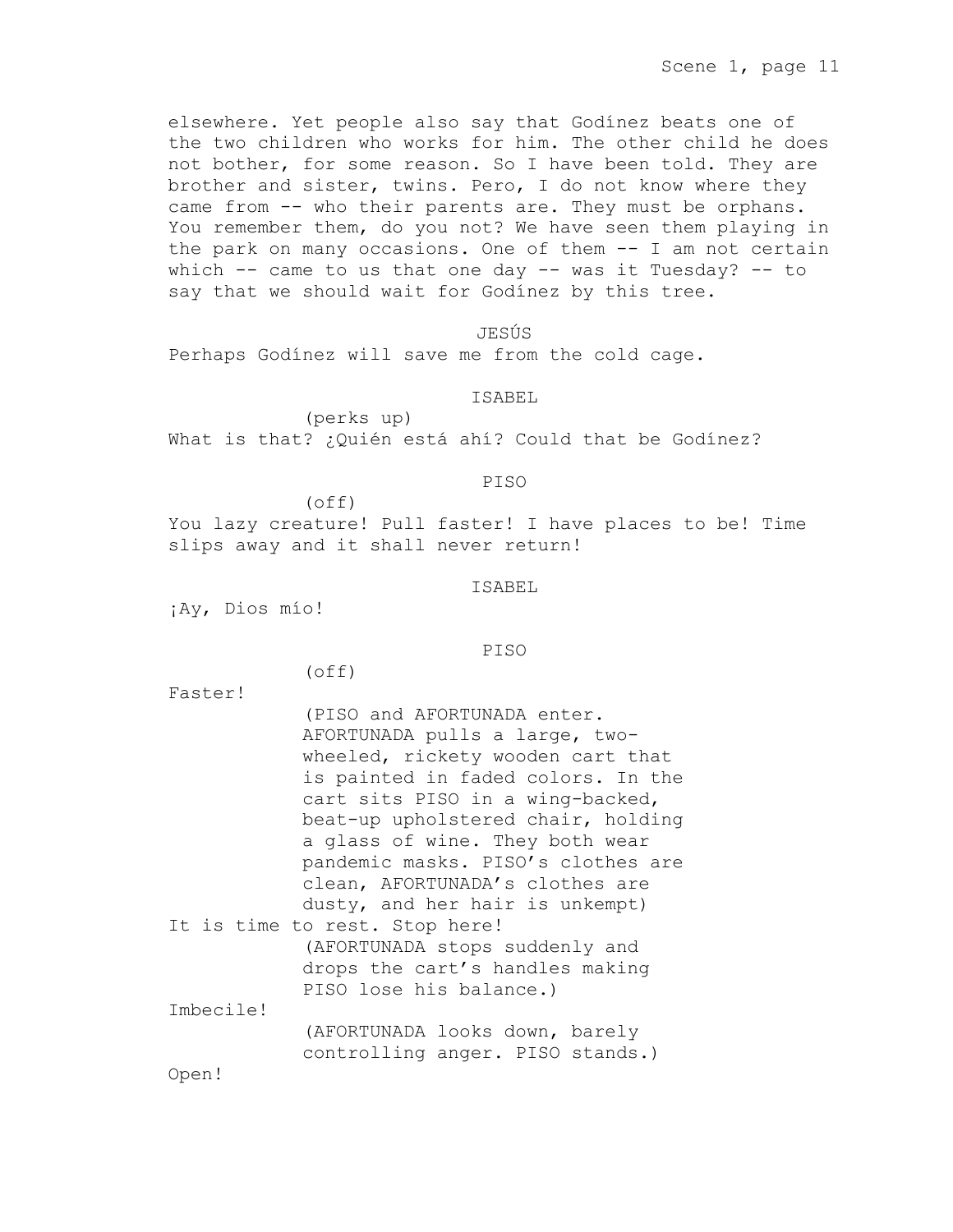|                   | opens it, waits.)                                                                                                          | (AFORTUNADA shuffles to the little<br>gate at the side of the cart and                                                                                                                                                                                                                                                                                                               |  |
|-------------------|----------------------------------------------------------------------------------------------------------------------------|--------------------------------------------------------------------------------------------------------------------------------------------------------------------------------------------------------------------------------------------------------------------------------------------------------------------------------------------------------------------------------------|--|
| Stepstool!        |                                                                                                                            |                                                                                                                                                                                                                                                                                                                                                                                      |  |
|                   | his clothing. Examines the<br>wineglass, tries to drink but<br>mask, shakes his head, hands<br>wineglass to AFORTUNADA who | (AFORTUNADA jumps, reaches into the<br>cart, and pulls out a stepstool,<br>places in front of the cart's door.<br>PISO gingerly steps out of the<br>cart, holding wineglass aloft, and<br>steps onto the ground triumphantly.<br>PISO preens, examines his clothing,<br>brushing off non-existent dust from<br>realizes he cannot because of the<br>gingerly puts it into the cart.) |  |
| Is that him?      |                                                                                                                            | ISABEL                                                                                                                                                                                                                                                                                                                                                                               |  |
| ¿Quién?           |                                                                                                                            | JESÚS                                                                                                                                                                                                                                                                                                                                                                                |  |
| You know          |                                                                                                                            | ISABEL                                                                                                                                                                                                                                                                                                                                                                               |  |
| I do not remember |                                                                                                                            | JESÚS                                                                                                                                                                                                                                                                                                                                                                                |  |
| Godínez!          |                                                                                                                            | ISABEL                                                                                                                                                                                                                                                                                                                                                                               |  |
|                   |                                                                                                                            | JESÚS<br>Sí, it must be Godinez. We are waiting for him, correct?                                                                                                                                                                                                                                                                                                                    |  |
| $i$ Sí!           |                                                                                                                            | ISABEL                                                                                                                                                                                                                                                                                                                                                                               |  |
|                   |                                                                                                                            | (JESÚS and ISABEL run to PISO.)                                                                                                                                                                                                                                                                                                                                                      |  |
|                   |                                                                                                                            | ISABEL and JESÚS                                                                                                                                                                                                                                                                                                                                                                     |  |

Señor Godínez!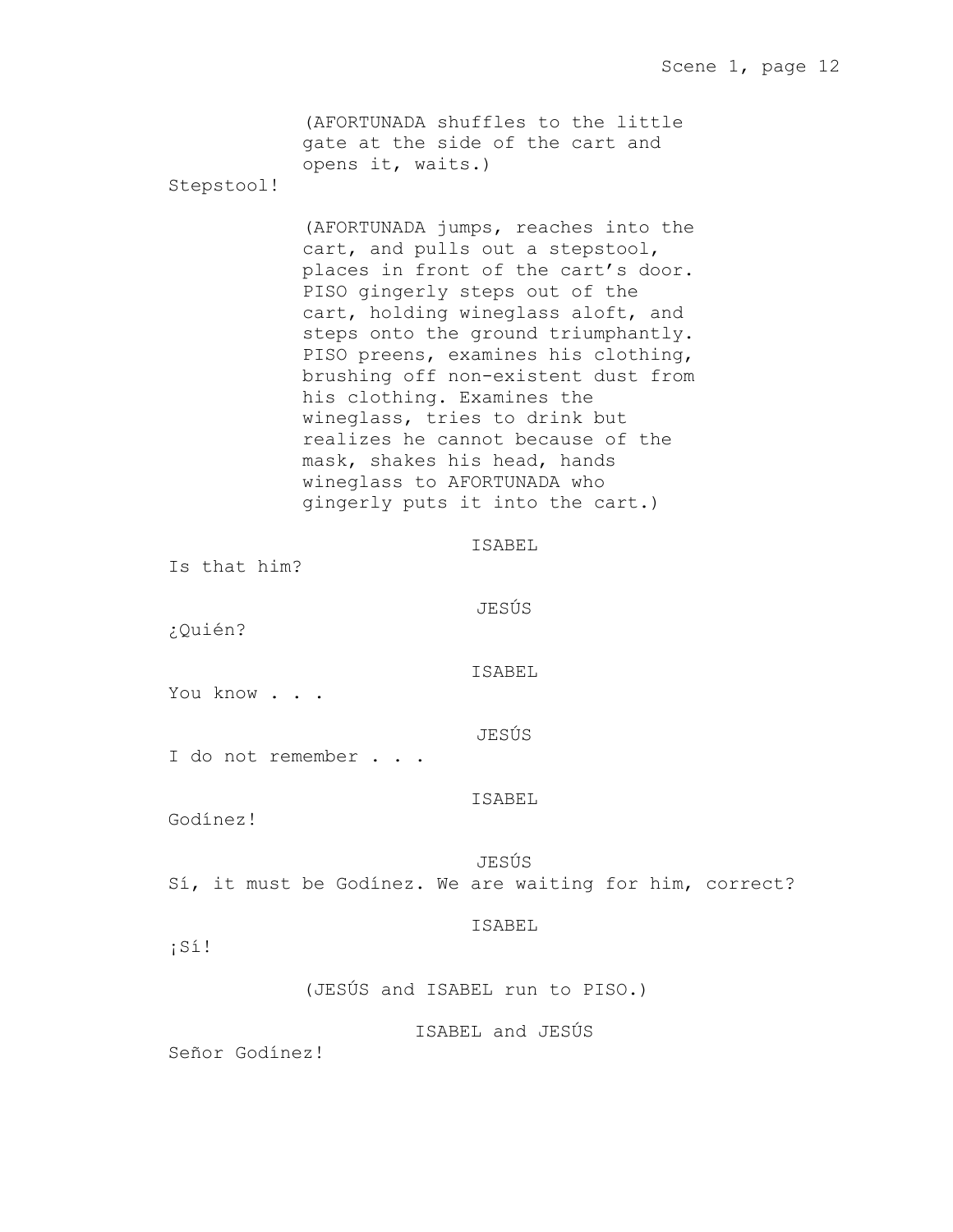PISO

Who? What?

# ISABEL

What my friend meant to say was: Welcome, Señor Godínez! We have been waiting for you as you requested.

PISO

I do not know this Señor . . . Cortés of whom you speak.

JESÚS

¡No! Not Cortés! Godínez! You do not know your own name?

PISO

My name is Piso . . .

JESÚS

Piso? That is a low name!

PISO (puzzled, tries again) At your service. I am Señor Piso Mojado.

# ISABEL

(laughing)

Piso Mojado?

PISO

You laugh, but my name is seen in thousands of hotels and luxurious office buildings across the country.

JESÚS

Wherever there are dirty floors to mop!

PISO

Gentlepeople, as I said, I am Piso Mojado, not Cortés or Garcia or Godínez. You may call me Piso. At your service.

ISABEL The joke is on us, eh, Chuy? Nothing matters, again.

JESÚS Are you more famous than Godínez?

PISO

I do not know this Godínez of whom you speak. So, perhaps I am more famous than he. We call that logic.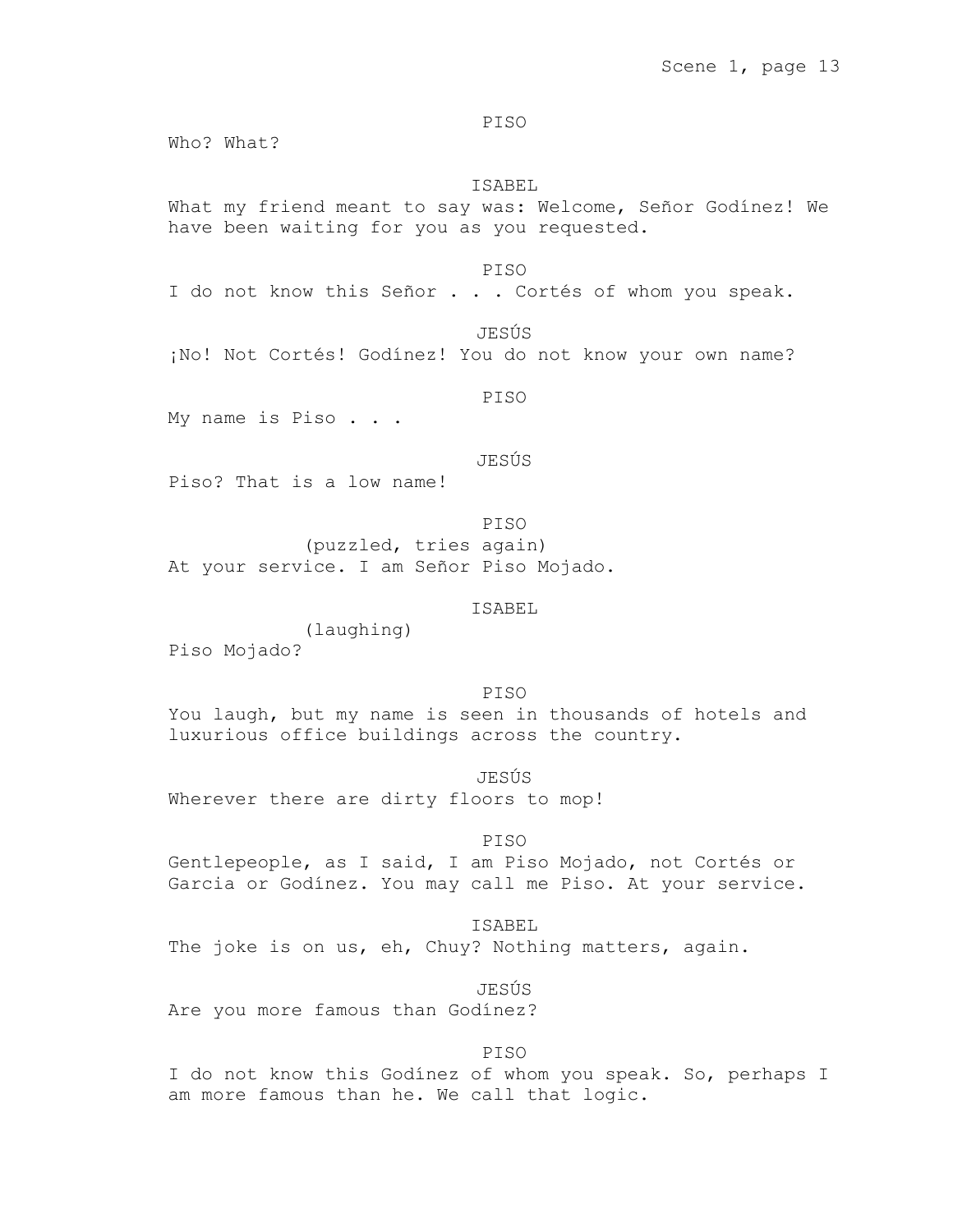And what are you famous for?

PISO

Gentlepeople, my fame comes from the work of others, which makes me a genius.

# ISABEL

What is it that you do?

PISO

(pulls out business cards, hands one each to ISABEL and JESÚS) I am a literary agent.

# ISABEL

(reading card) "Señor Piso Mojado. Literary agent of the highest regard and standards."

# JESÚS

(reading card) "Manuscript submission guidelines: Please send your queries in the body of an email, no attachments please."

#### ISABEL

(reading card) "Follow me on Twitter, Instagram, and LinkedIn." LinkedIn?

PISO

I cast a wide net. Even nerds write bestsellers.

# ISABEL

He is a genius.

### PISO

(snatches business cards) Printing and paper costs are up, gentlepeople, so I must conserve where I can.

# AFORTUNADA

(emits annoyed sigh)

# PISO

(to AFORTUNADA)

Enough, you!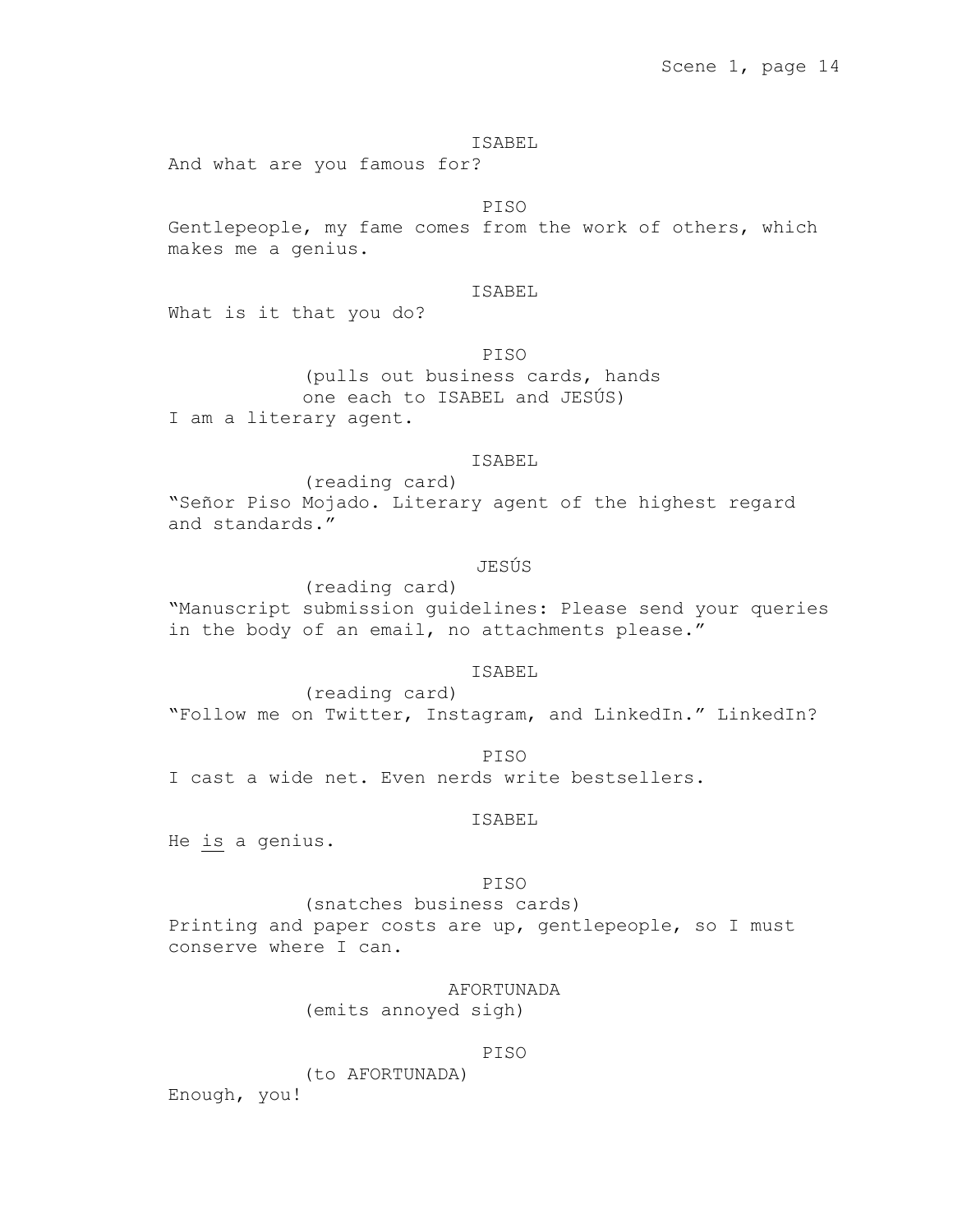Who is that?

PISO

Afortunada is a poet, one of my clients, who had shown great promise at one time. But, alas . . .

# ISABEL and JESÚS

Alas what?

# PISO

Alas, even the most successful and talented poet can make nothing more than a mere pittance. A "bestselling" (gesturing air quotes)

poetry collection might sell a thousand copies, if you are lucky. So, you see, gentlepeople, I must drop this client, and find a novelist to add to my list. I have no choice or else I will starve from the measly percentage I am paid from Afortunada's meager royalties.

# ISABEL

But is her poetry not good?

# PISO

Oh contraire! She is one of the great poets of our time! But who buys poetry? Who cares about poetry?

#### JESÚS

¡Quiero escuchar un poema!

#### ISABEL

Yes! That would be a pretty way to spend time as we wait for Godínez!

### JESÚS

Who is Godínez?

### ISABEL

We are waiting for Godinez!

# JESÚS

Sí, sí. Estamos esperando a Godínez.

#### PISO

Yes, yes, we may have my poet recite a few pretty words. Why not? She will not be with me much longer, so I might as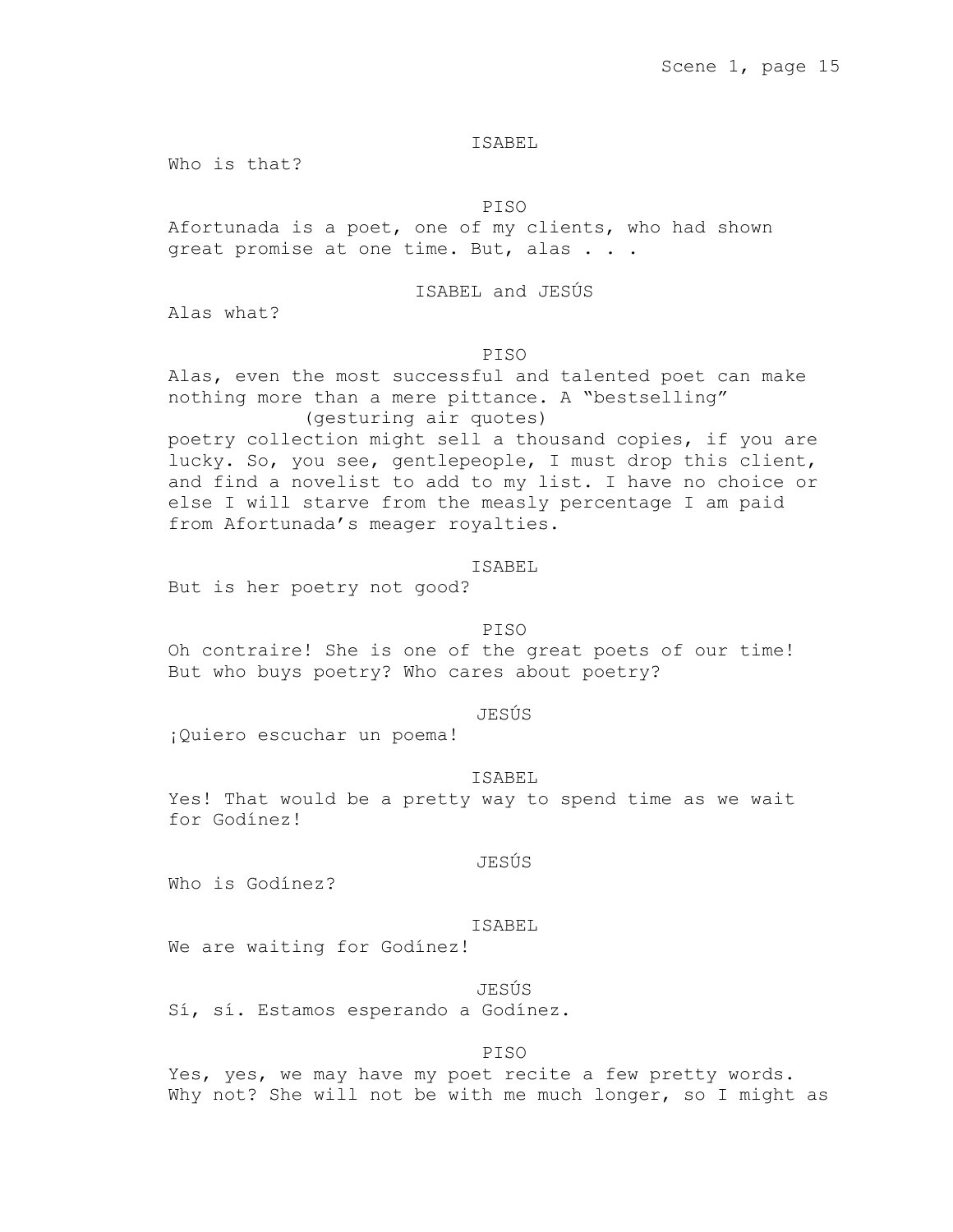well get some use out of her, even if it is just to entertain two strangers. (pointing to stepstool) Afortunada, prepare to orate! (AFORTUNADA steps onto the stool, faces audience, clears throat.) Recite the poem, "Sisyphus Explains."

# JESÚS

Sisyphus? Again?

PISO

She has not recited this for you before.

ISABEL Ni modo. Ignore Chuy. Let us hear the poem.

PISO

Very well.

(AFORTUNADA clears throat, holds up right index finger, but no words come out. She realizes that orating during the pandemic is against Dr. Fauci's recommended protocols. Shakes her head, she will not orate. Steps off stool, defiant.)

#### ISABEL

Where is the poem?

### PISO

Alas. We are bountiful with vaccines, but we have failed to reach herd immunity for reasons too disconcerting to mention here. So, we all must mask ... again. Pandemic best practices does not let her orate. Such a shame. This pandemic ruins everything, even poetry.

JESÚS

Do you have a mango or even a limón? Tengo mucha hambre.

(to PISO)

# PISO

(stepping onto stool and into cart) No time for mangos, gentlepeople, though I have many here in this lunch basket.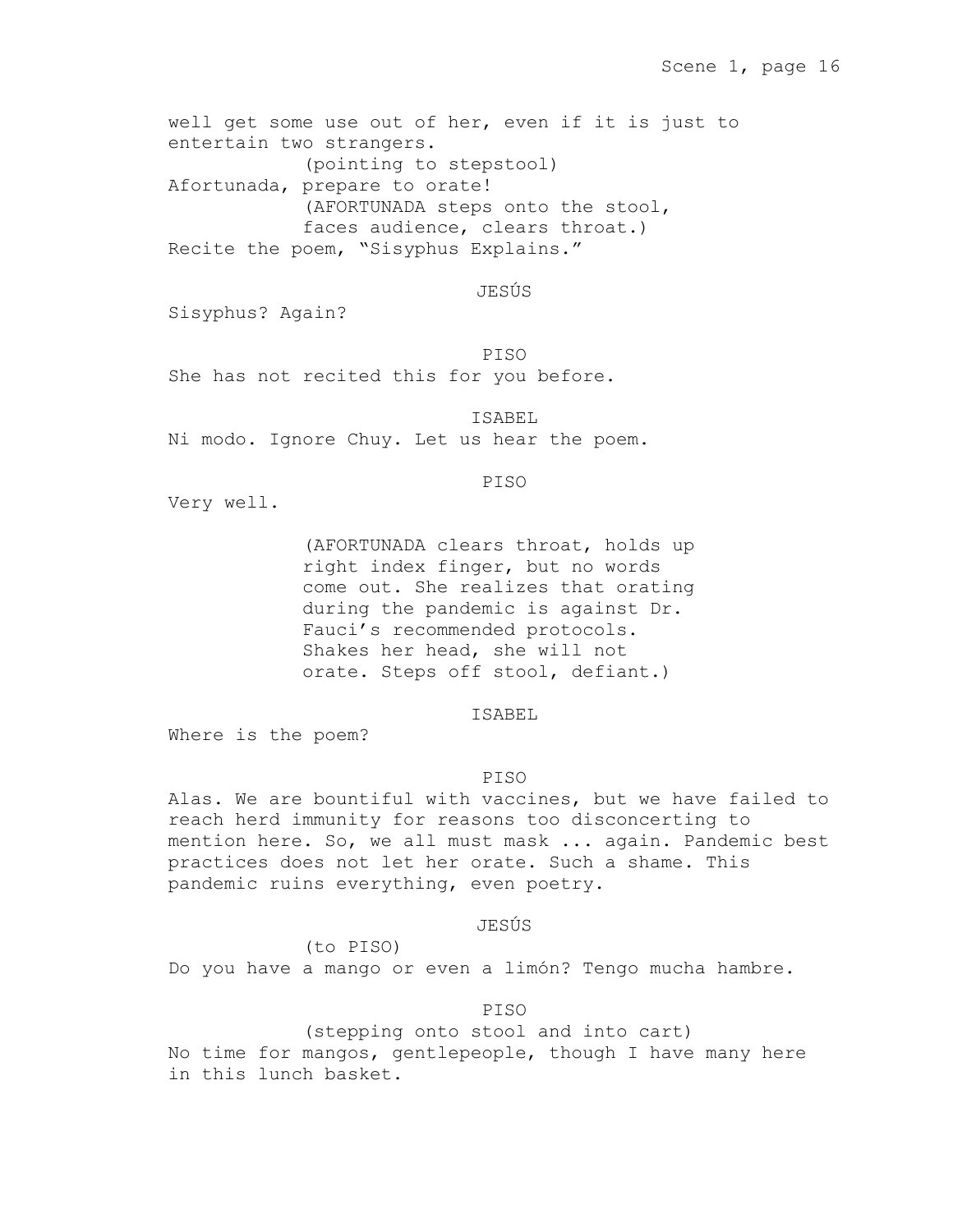JESÚS

¡Noooooooooooooo!

PISO

Off to the city for a novelist! Afortunada, get back to your post and pull as if it matters to you! (AFORTUNADA gets in front of cart) Adieu, gentlepeople! We will never see each other again. Faster, Afortunada! Faster!

> (PISO and AFORTUNADA exit stage. ISABEL and JESÚS follow them slowly, sadly, stop by bench as cart passes bench.)

> > PISO

Faster!

(off) Faster, I say! Faster! Faster, Afortunada!

# ISABEL

They are gone forever.

# JESÚS

And so are the mangos. Estoy tan cansado. (climbing onto bench, curls up to nap, facing audience, closes eyes) Let me sleep.

### ISABEL

Sleep my old friend. Rest so that we will be ready to meet Godínez. He should be here, perhaps while you sleep . . . but do not worry, I shall awaken you. But sleep for now. Sleeping is the best way to wait. Indeed, sleeping is the best way to live.

## CHILD

(off) Mr. Albert? (entering stage right) Mr. Albert?

ISABEL Why do you call me Mr. Albert?

#### CHILD

Are you Mr. Albert?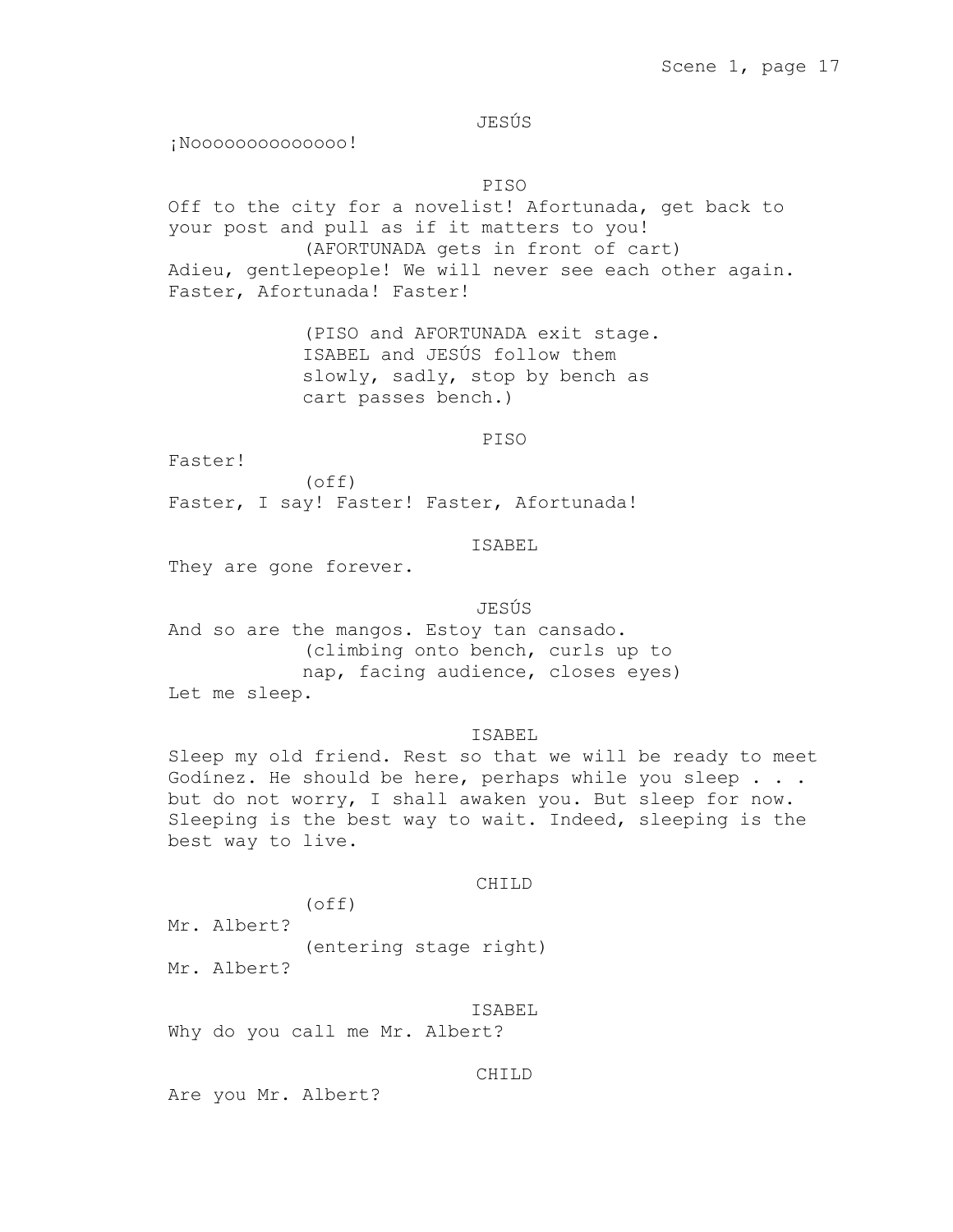I am Isabel. But you may call me Señora Soledad out of respect for my age and station. Who is it you are looking for? Are you the child who came Tuesday with the news that Señor Godínez wanted us to wait for him by this tree?

#### CHILD

No, Señora Soledad. That was not me. Maybe it was my twin.

ISABEL

Ah! You are one of the twins, yes? You both work at the bicycle repair shop for Señor Godínez, correct?

#### CHILD

Sí, Señora Soledad.

ISABEL

Which one are you?

CHILD What do you mean, Señora Soledad?

### ISABEL

Are you the boy or the girl?

CHILD I do not know, Señora Soledad.

ISABEL

You must know.

# CHILD

No, Señora Soledad.

### ISABEL

Ni modo. Does Señor Godínez beat you or your twin?

# CHILD

He beats my twin, Señora Soledad.

#### ISABEL

Ah! So, perhaps you are the girl? Maybe Señor Godínez is a man of the old ways and would only beat a boy?

# CHILD

I do not know, Señora Soledad.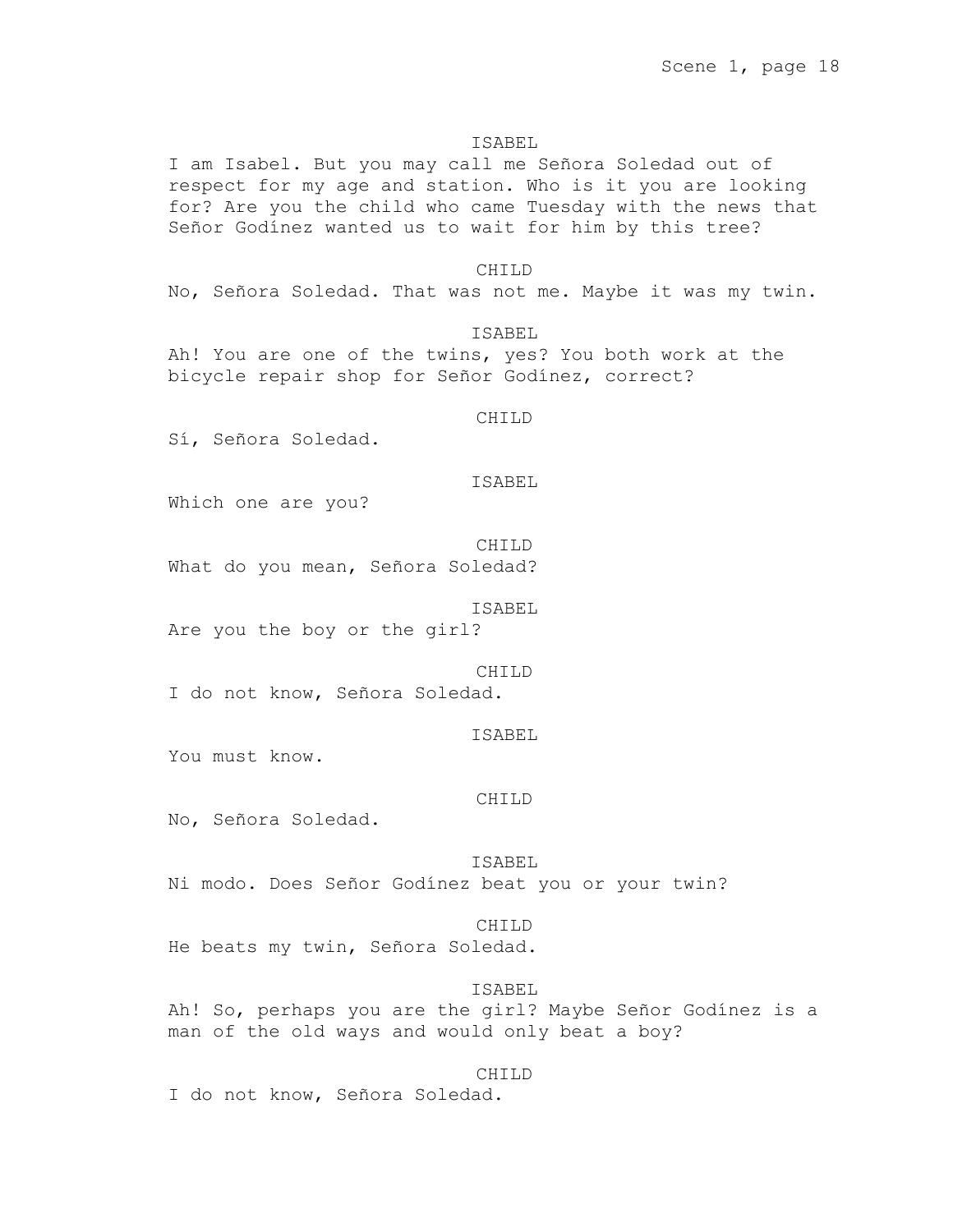ISABEL You are very thin. Are you hungry, child?

CHILD

Sí, Señora Soledad.

ISABEL

(searching pockets, finds a mango) Here, child, a delicious, ripe mango for you. Take it.

## CHILD

(taking mango) Gracias, Señora Soledad.

ISABEL And do you have a message for me from Señor Godínez?

# CHILD

Sí, Señora Soledad.

# ISABEL

And what is that message?

# CH<sub>TLD</sub>

Señor Godínez says that he cannot come this evening, but he hopes to come tomorrow.

#### ISABEL

But we have waited all day for him, child. What of that? Does that not matter?

#### CHILD

I do not know, Señora Soledad.

### ISABEL

Well, tomorrow it must be. We have no choice, do we? You may go now, child.

### CHILD

But Señora Soledad . . .

# ISABEL

What is it, child?

CH<sub>TLD</sub> What should I tell Señor Godínez?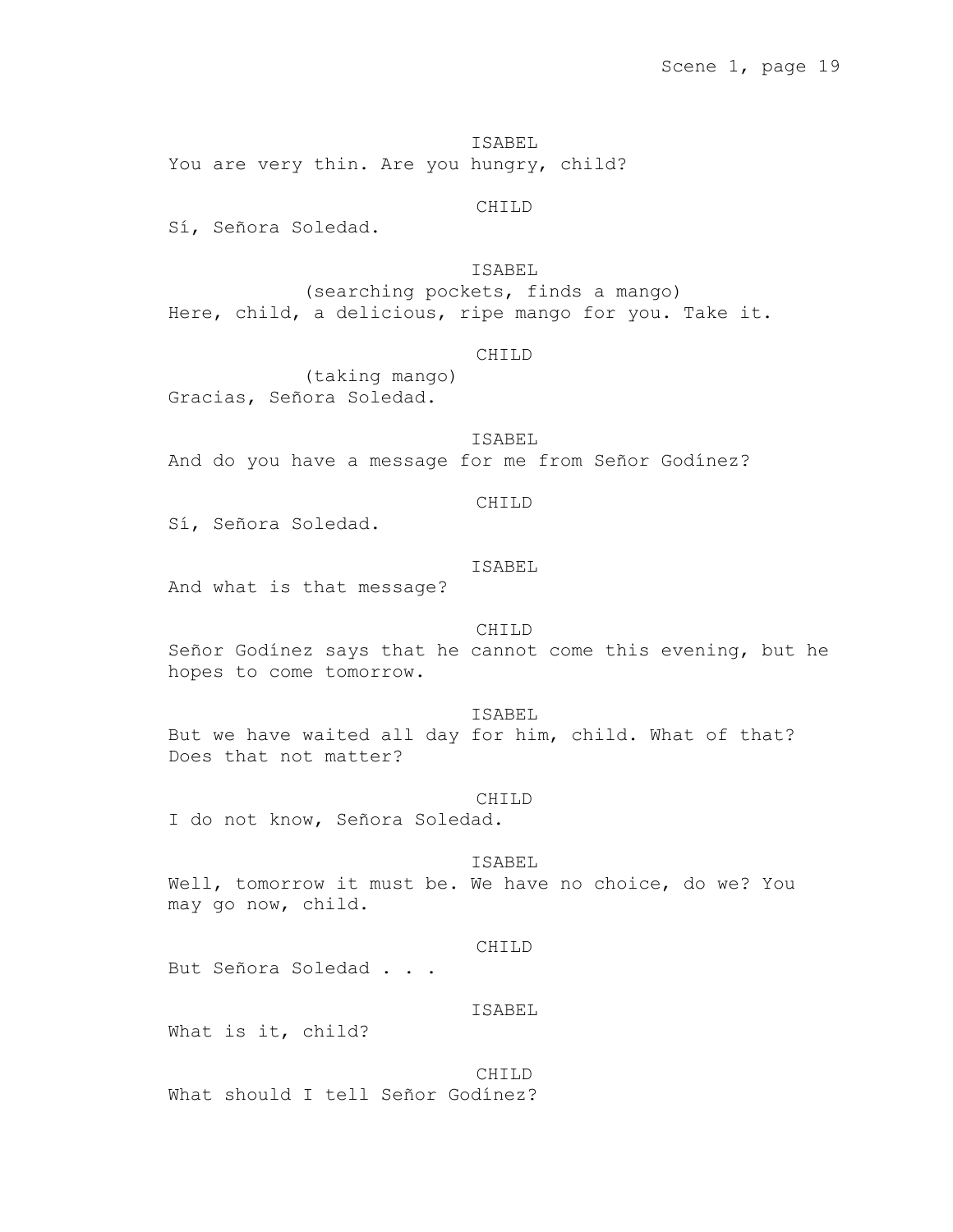Tell him you met me, we spoke, I fed you, and sent you off. Can you do that, child?

# CHILD

Sí, Señora Soledad.

(CHILD hesitates, turns, starts to walk, turns to look at ISABEL one last time as if to say something, thinks better of it, then runs off. Suddenly, sky goes dark, it is now a dark night, moon rises into the middle of the night sky.)

ISABEL

(looks up toward the moon) Ah, la luna! You have returned, my old friend. Just in time. I have so much to tell you. Where do I begin?

JESÚS (stirring, eyes still closed) Chavalita? ¿Dónde estás?

# ISABEL

(looks toward JESÚS, walks to him) Estoy aquí, Chuy. (ISABEL sits, comforts JESÚS)

JESÚS

(eyes still closed, sighing) Do not let them take me again, Chavalita. I do not want to be put in that cold cage ever again. Stay here, por favor.

### ISABEL

I will protect you, Chuy. I will not sleep under the tree this time. I will stay here, near you, and alert all night.

# JESÚS

Mil gracias.

# ISABEL

Por nada.

JESÚS Tengo hambre. Do you have a mango?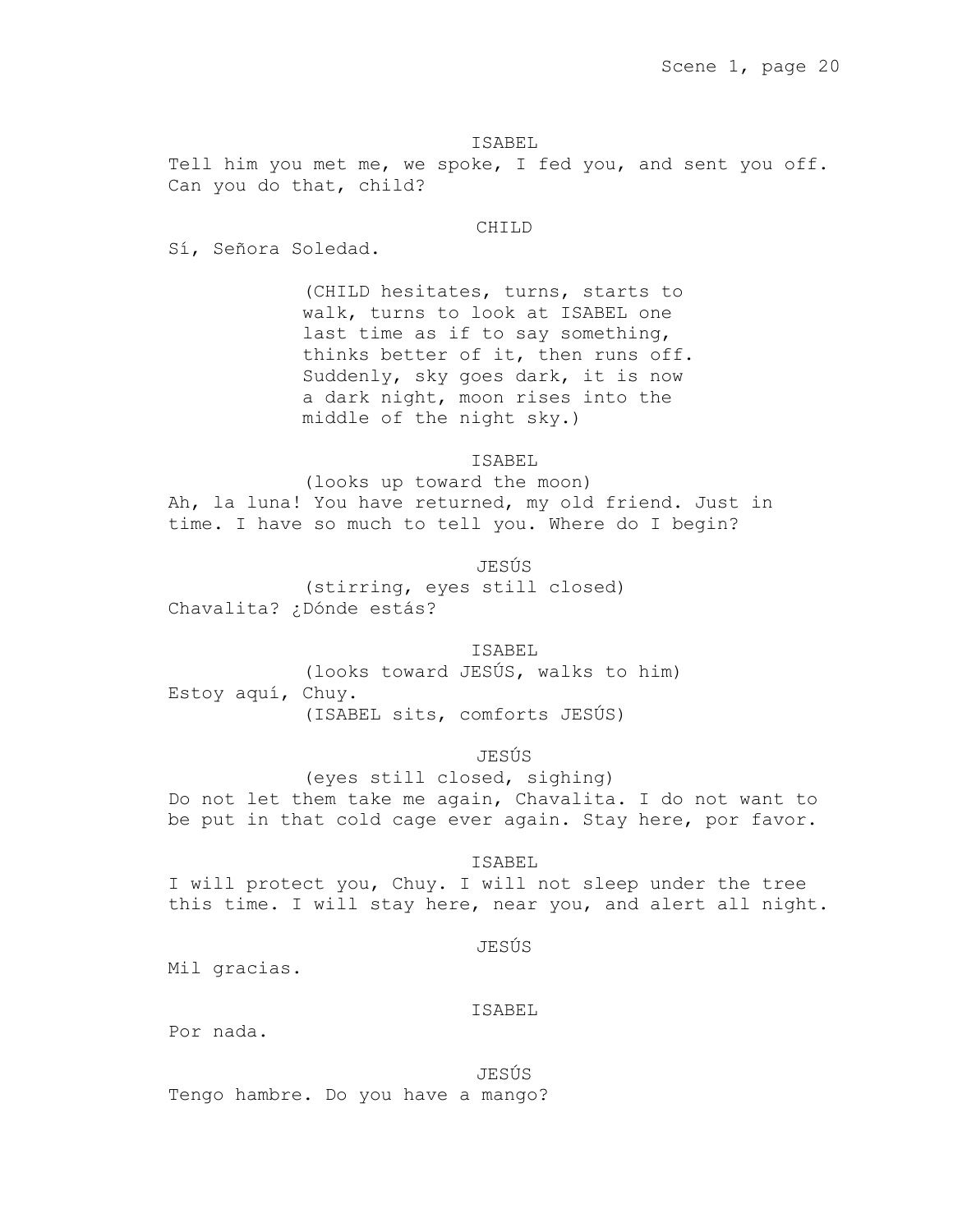ISABEL No, Chuy. I gave you the last one yesterday.

JESÚS

Oh, yes, you said that.

ISABEL

But maybe tomorrow I will have a mango.

JESÚS

Sí. Mañana.

ISABEL

In the meantime, I will stay alert. I will not betray you.

JESÚS

Gracias, Chavalita.

ISABEL

No one will take you tonight.

JESÚS

Gracias, Chavalita.

ISABEL

Te prometo. A promise from me is as good as gold. Sleep, my old friend. I will protect you. (JESÚS falls asleep. ISABEL talks

to herself.)

Pues, when the moon rises and our home here becomes quiet, I ask myself: Why do I have to protect Chuy? Why is it my responsibility to feed him? Why do I always have to worry that Chuy has all that he needs? ¿Por qué? Is Chuy a baby to be cared for by someone else? What about me? ¿Nadie se preocupa por mí? Pues, I will not complain. That is not in my nature. I will take action! From now on, I will care for myself first. No one will come before my needs! I make that promise to myself. And if there is anything left, I will give it to Chuy. You will? I will. Pues, you say that every night, and in the morning, you forget what you have promised yourself. I do not! Oh, but you do! I do? ¡Sí! Ay, it is because I forget. Sí, it is because you forget. Pero ... What? I can help you remember. Can you? Sí. Will you? Sí. Can I believe you? ¡Sí! A promise from me is as good as gold. Ay, gracias. Por nada. It is now time to rest.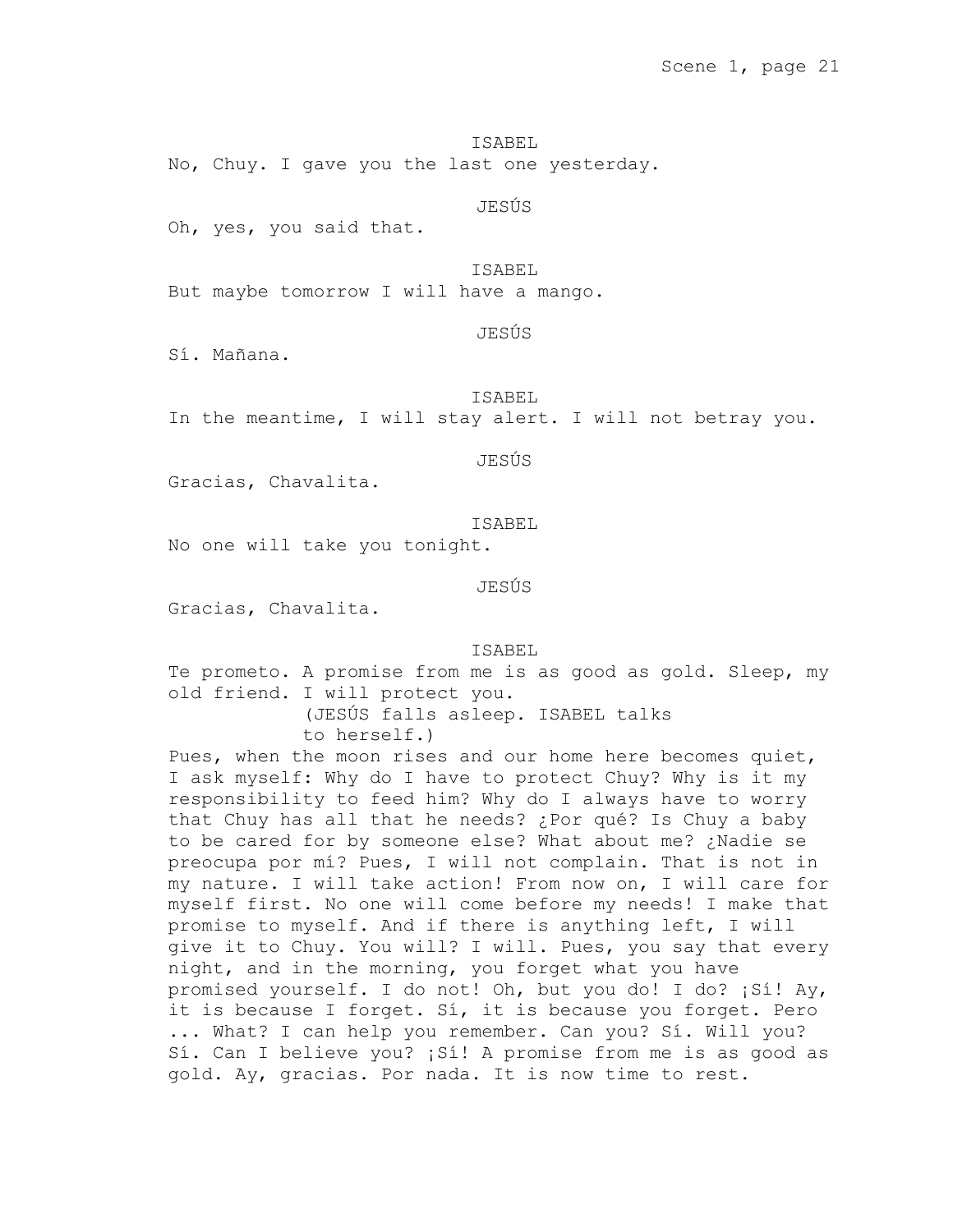(ISABEL's eyes start to flutter. She slowly nods off. Tableau.)

(End of Scene 1.)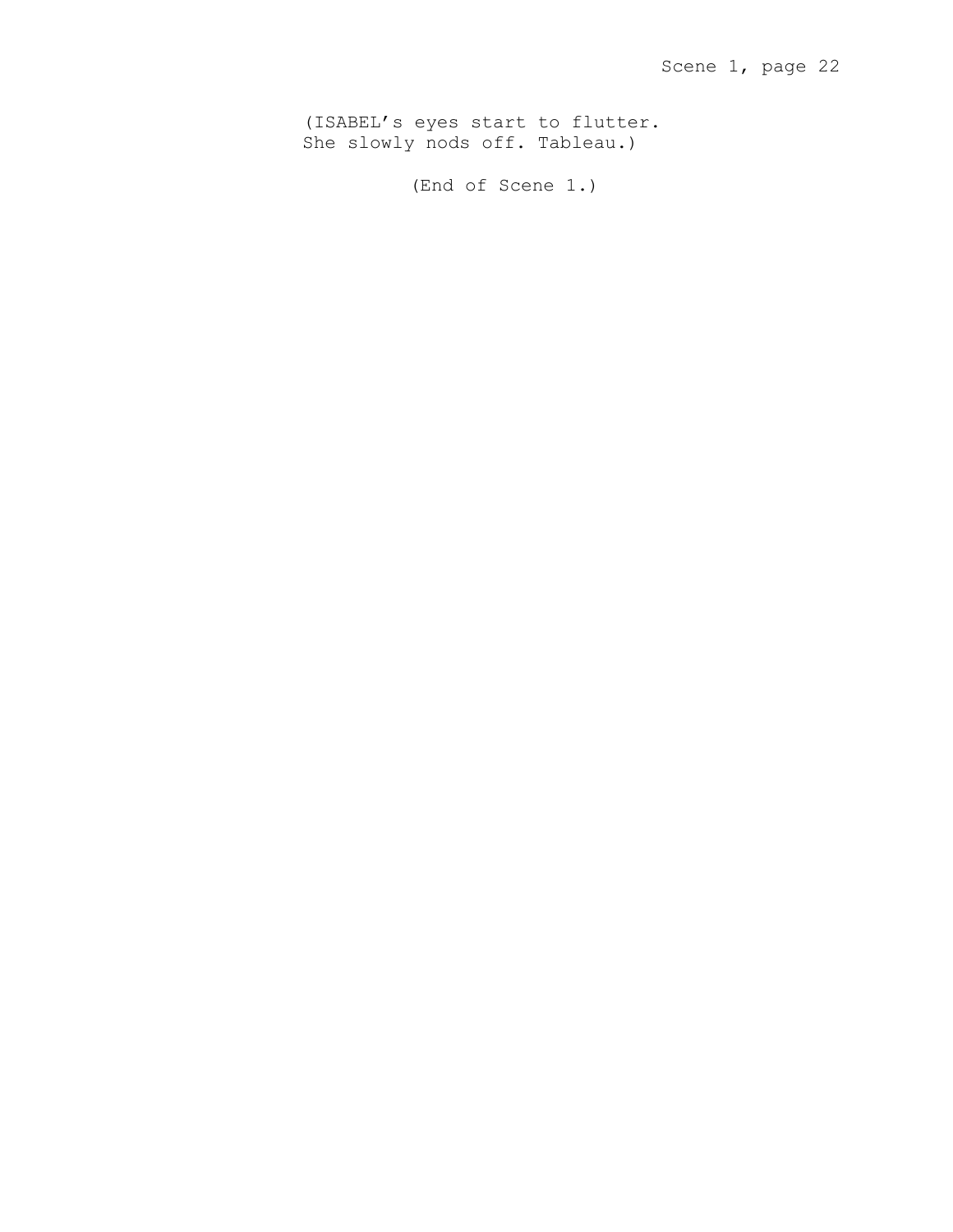SCENE 2

SETTING: Next day (perhaps). Scene is identical to beginning of Scene 1 but all the leaves from the tree have fallen, scattered about. ISABEL is asleep. JESÚS's huaraches sit near the bench as they were the night before.

AT RISE: ISABEL wakes with a start, notices JESÚS's absence, scratches head, puzzled. Looks around, sees leaves on the ground by the tree. She gets up, walks to the tree, picks up one leaf, examines it, lets it fall back to ground. Strolls to bench, scratches head, sits down, remains silent for several moments taking in scene, still sleepy.

# ISABEL

Híjole.

(Enter JESÚS walking slowly, barefoot, approaches ISABEL, stops, turns, walks over to tree, looks up into the barren branches, looks down at the leaves strewn about, slowly bends and picks up one leaf, examines it curiously, shrugs, drops leaf, turns, walks to bench, sits, sighs, sees his huaraches, slips them on one at a time.)

# ISABEL

You again.

# JESÚS

Sí, soy yo otra vez.

### ISABEL

Where have you been? I thought I had lost you forever.

### JESÚS

They took me last night, while you snored like a baby . . . they took me, threw me into that cold cage. But I escaped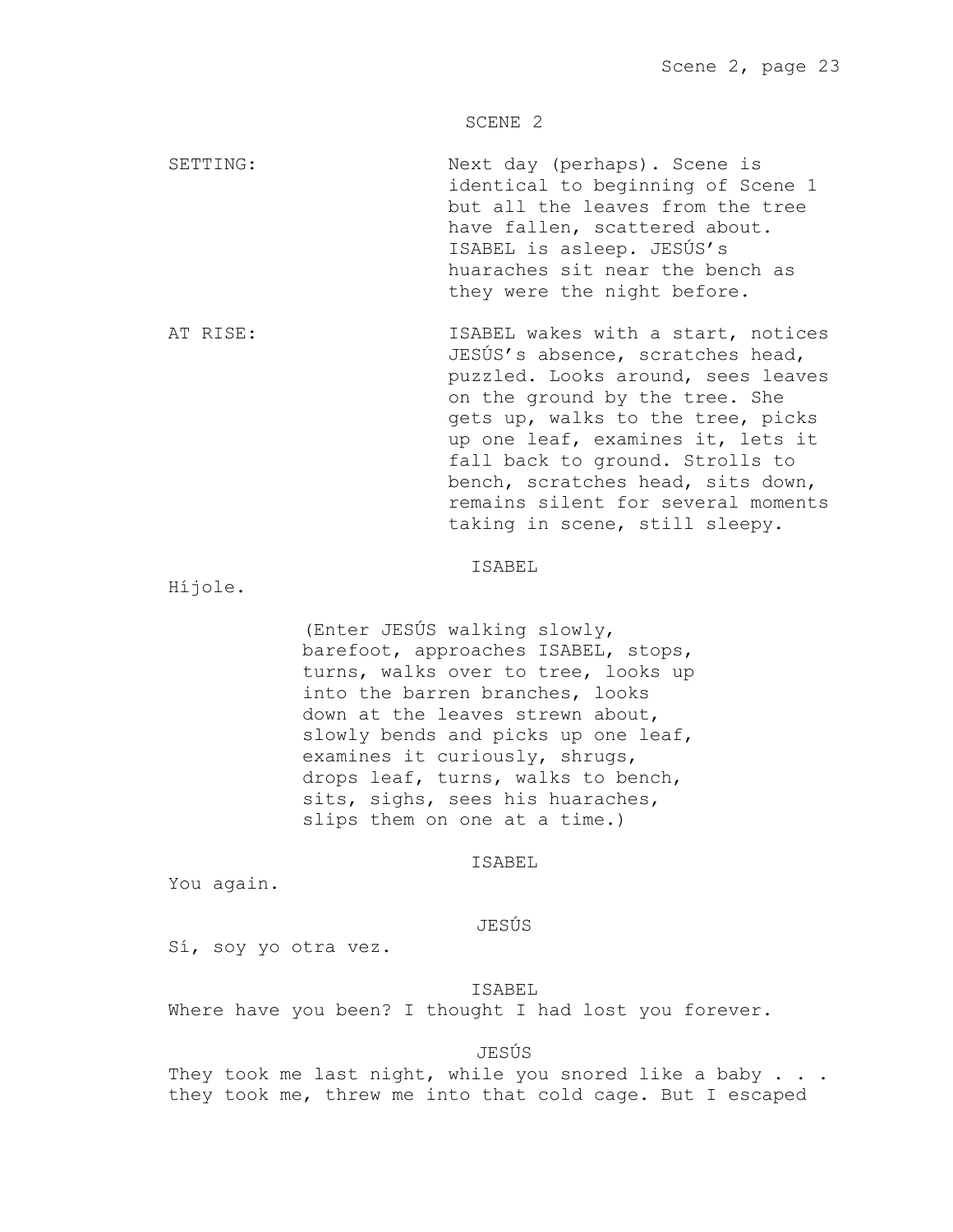before they could deport me. The babosos forgot to lock the pinche cage again, so I escaped, and walked miles with no huaraches on my feet, back to here.

ISABEL

I am always here for you.

JESÚS

That is the problem.

ISABEL

You are cruel.

JESÚS

You are here.

ISABEL

If you needed my help, why did you not cry out?

JESÚS

Why did you not listen?

ISABEL

There is nothing wrong with my ears.

JESÚS

That makes it worse.

(ISABEL stands, walks over to examine the tree, puzzled, shakes her head in confusion.)

ISABEL This looks different from yesterday.

JESÚS

Es lo mismo.

ISABEL

No, it is different. Somehow. I cannot remember. But I know it is different. It is different from yesterday. (walking back to bench, sits) Why did you leave me last night?

# JESÚS

Ya te dije lo que pasó. The agents came and took me, again. I walked all night. And now I am here. But these new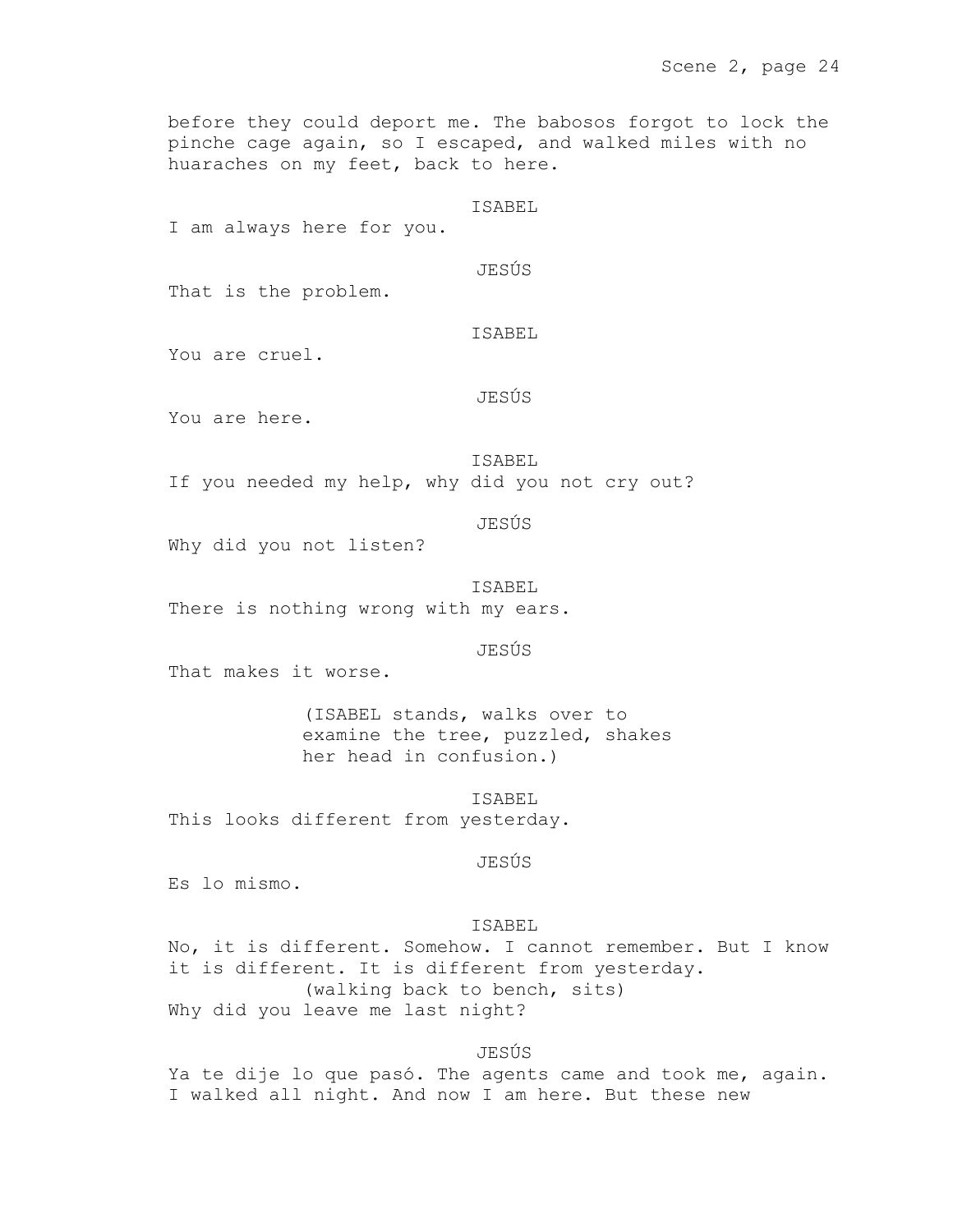huaraches fit my swollen feet better than my old ones. That is one good thing.

ISABEL

No, those are your old huaraches.

JESÚS

My old huaraches were a lighter brown. I wonder who left them here? He clearly has larger feet than I.

# ISABEL

Did you miss me?

# JESÚS

When?

ISABEL When you were in that cage last night.

JESÚS I always miss you, even when I am with you.

ISABEL I do not know if that makes me very happy.

### JESÚS

No es mi trabajo hacerte feliz.

### ISABEL

I just want happy days.

### JESÚS

I just want happy nights.

# ISABEL

What brings you back to me each night?

# JESÚS

(ignores question, accusatory) Tengo una pregunta para ti. What if I never came back ... here, to you?

ISABEL Maybe your life would be better.

# JESÚS

No sé.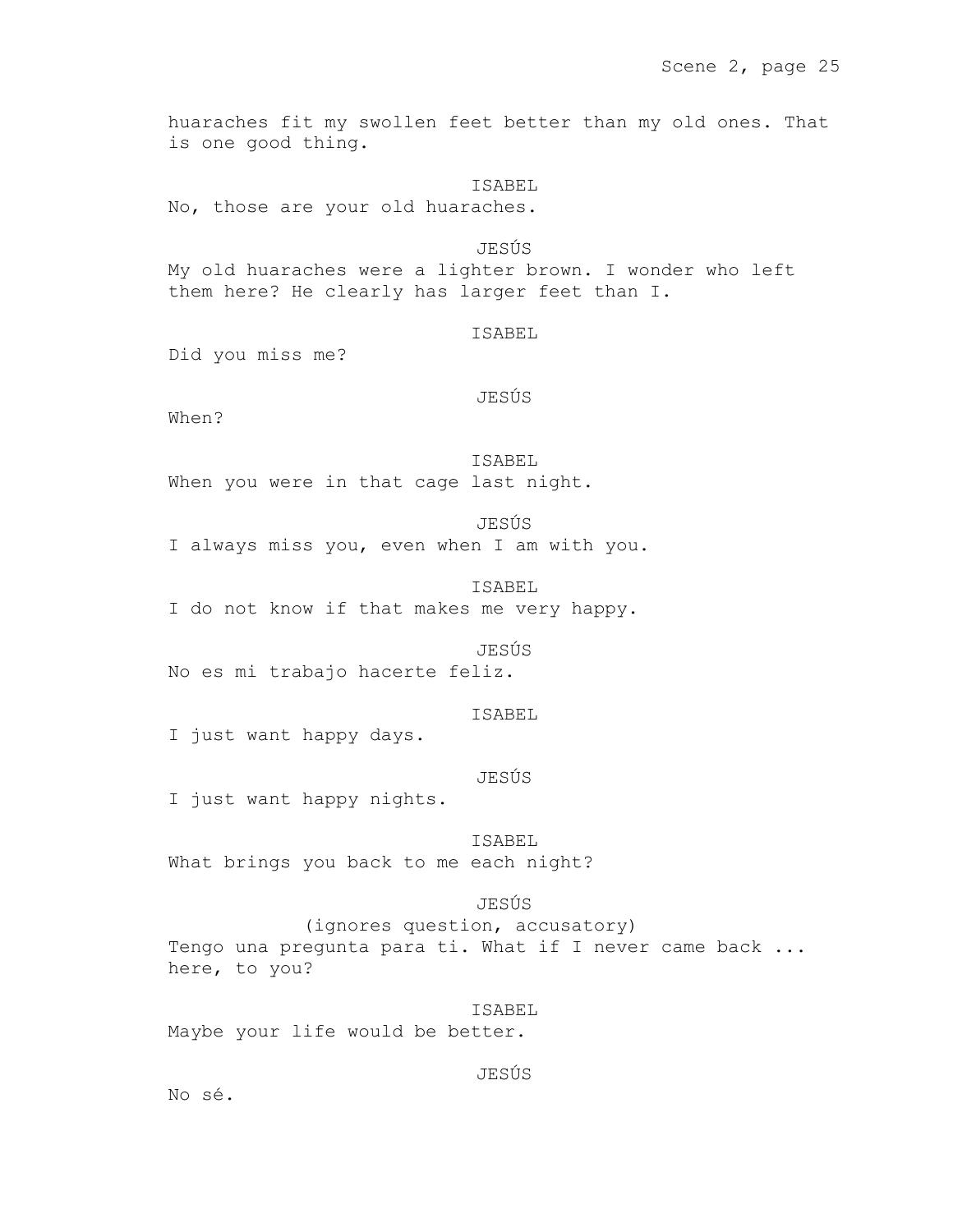# ISABEL And maybe my life would be better. (pause, both in thought, then jumping to her feet, excited) Let us kill time!

JESÚS

Time will die without our help.

ISABEL

Let us play Piso and Afortunada! I will be Afortunada, you will be Piso.

JESÚS ¿ Quiénes son? Piso and Afortunada?

ISABEL

The two from yesterday! I will make up a poem titled, "Sisyphus Explains."

# JESÚS

(jumping to feet, upset) No, no, no, not that one! Do one about a cat! ¡Amo los poemas sobre gatos! Afortunada could not give us any poems because of her pinche mask.

## ISABEL

Ah, you do remember!

JESÚS

I remember nothing!

# ISABEL

But you said . . .

JESÚS (sits on bench, distraught) I want to leave this place.

# ISABEL

No, we must stay.

# JESÚS

Stay? Why?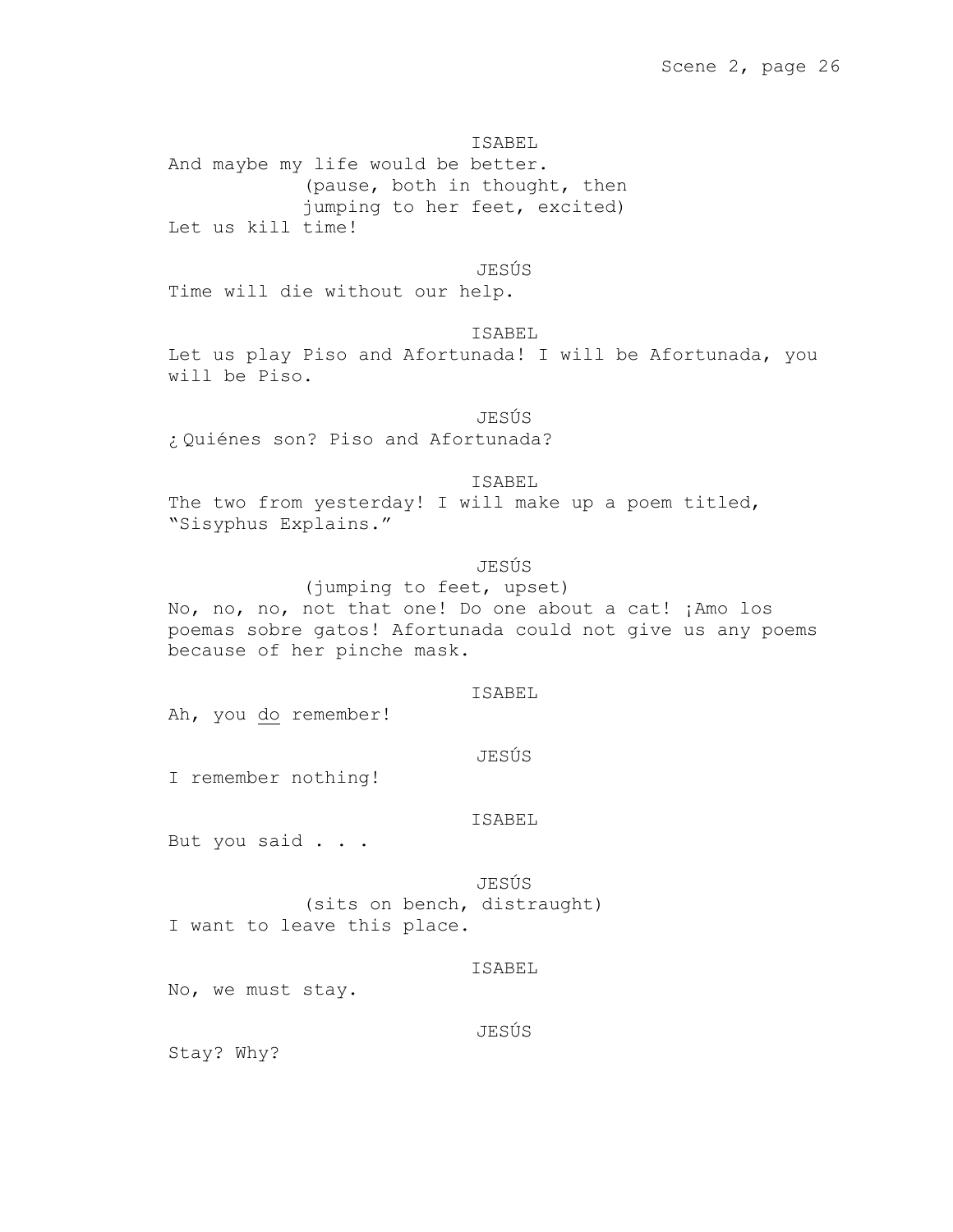# Scene 2, page 27

ISABEL We must wait for Godínez. JESÚS ¿Por qué? ISABEL (sits next JESÚS) You know why. JESÚS I do? ISABEL Sí. JESÚS Because we have no choice? ISABEL Sí. JESÚS We must wait for Godínez? ISABEL Sí, we must wait for Godínez. JESÚS Sí, that is what I thought. Por supuesto. I knew that. ISABEL Sí. JESÚS (lies down, curled up, facing audience, closes eyes) I will sleep now. ISABEL Sí. JESÚS Estoy tan cansado. ISABEL Yes, sleep.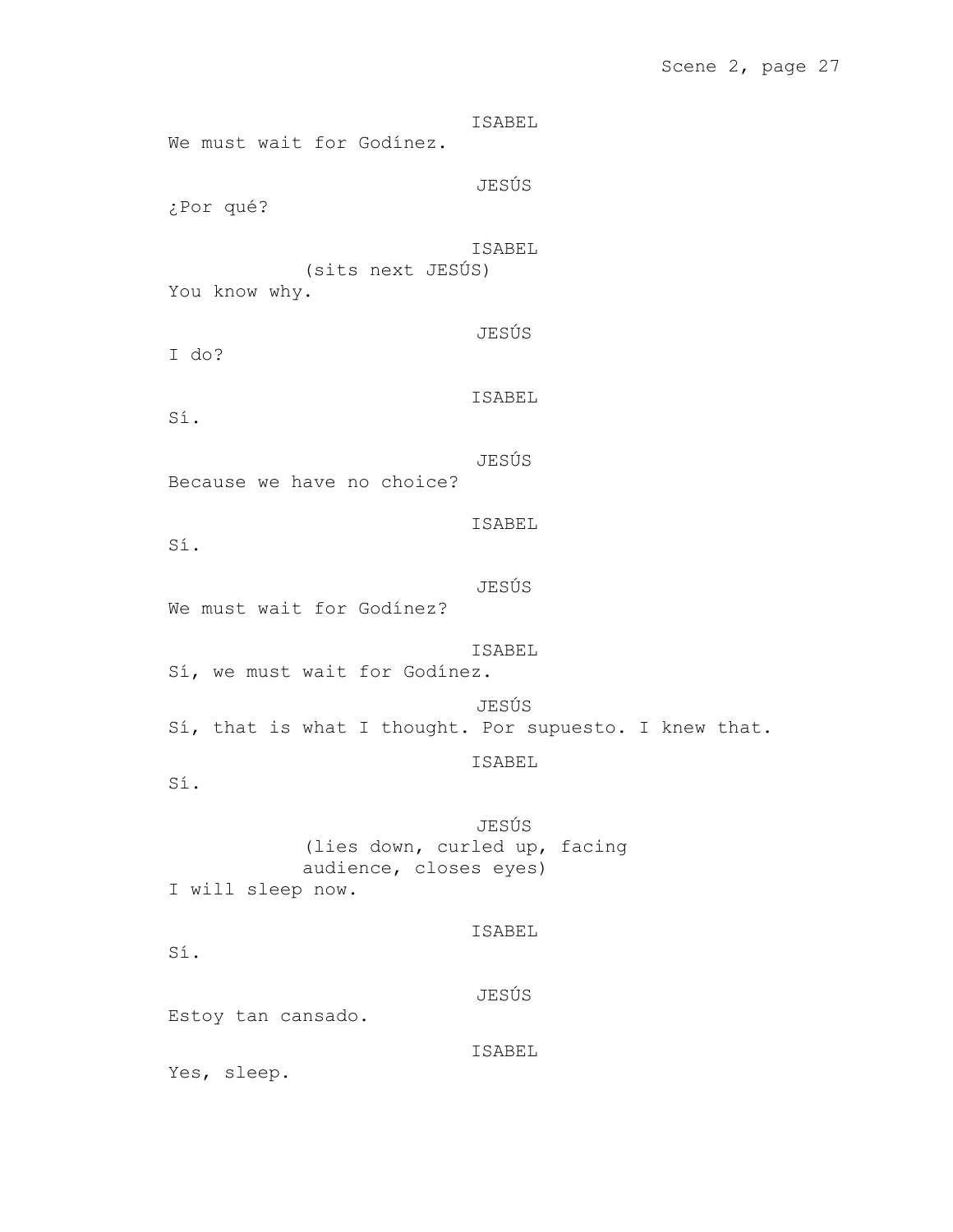# JESÚS

Gracias, Chavalita.

## ISABEL

Por nada. So we will wait for Godínez. Maybe he will make things better, stop this cycle, stop the cages, keep you safe when I fail to. Sí, we will wait for Godínez because we have no choice. Why does it happen, over and over and over? Why do they take you, my friend, and put you in a cage in the hopes of deporting you? What harm have you done to them? You are as much of this country as you are of México. But you are not home in either place. Ni de aquí, ni de allá. But what can I do? Each day, I promise to stay vigilant throughout the night, but I fail you, I fall asleep, I enter dreams of yesterday when we were happy and young. And in my slumber, they take you, put you in a cold cage. But why? Are you an animal? No. Or maybe yes. No. I do not know anymore. Híjole. Maybe you should not return here. Perhaps tonight, after I fall asleep and they take you and throw you in that cage, you should make a different plan for your escape. Maybe there is a safe place, far from me, where you can live free from those monsters who want you out of this country. Why do you return? Why have you not learned? American dirt is a lie, not to be trusted. They use you when they need cheap work, then when they are done with you, they snatch you up in the middle of the night to rid themselves of your presence. ¡Ay Dios mío! Who gives them the right? Or maybe, a bit of rope and that tree branch can help you escape this prison forever. But what about me? I would be alone. Siempre. Maybe Godínez is the answer, not a bit of rope. We will wait for him. We have no choice.

### JESÚS

(stirs and mumbling in sleep) Mmmmmmmmm . . . Godinez . . . mmmmmmm . . .

## ISABEL

What is that? ¿Quién está ahí? Could that be Godínez?

(JESÚS's eyes pop open, sits up.)

# PISO

# (off)

Oh, what is time to me now? Pull me if you must, to where I do not know.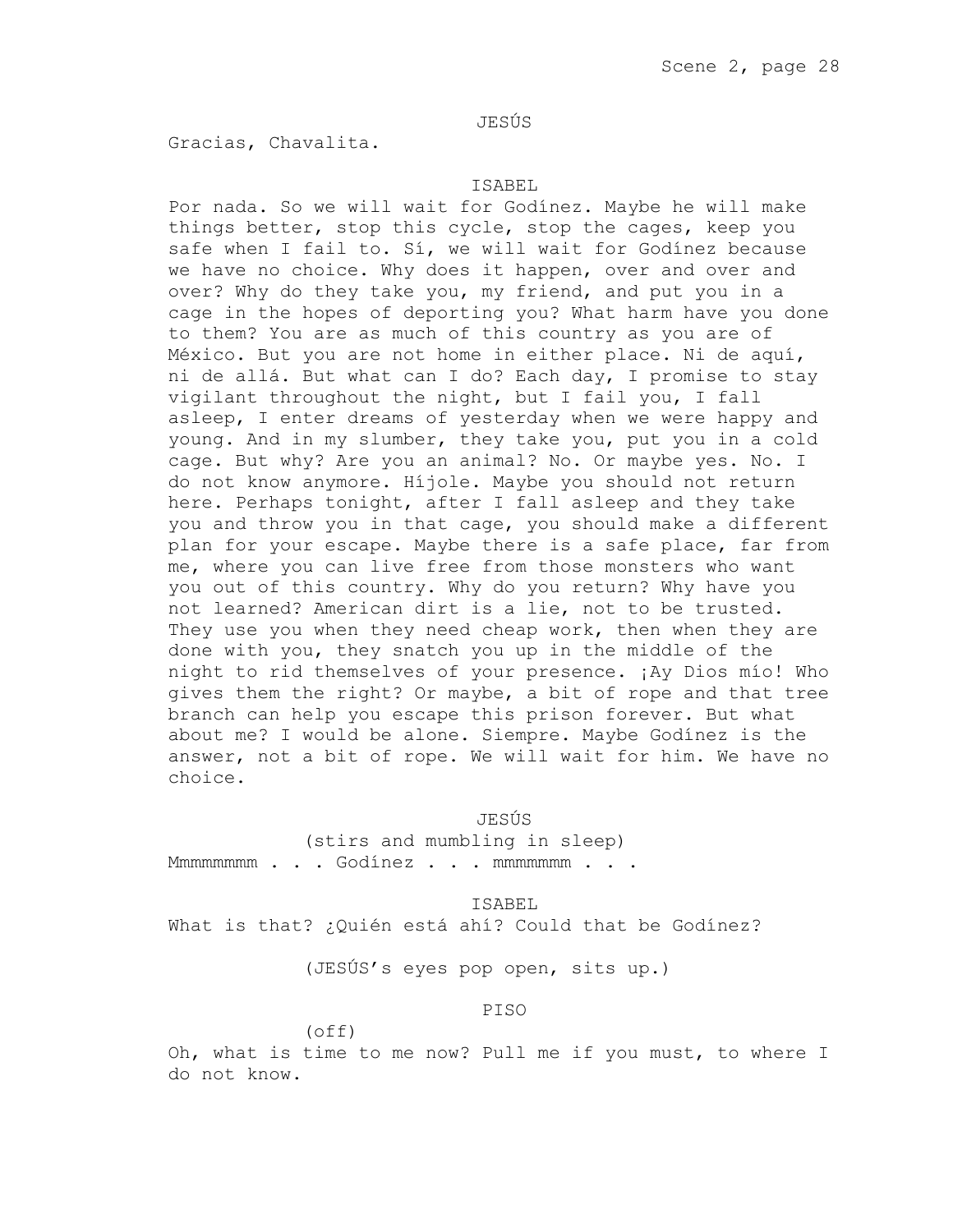Piso and Afortunada! They are back! (ISABEL jumps up, runs to meet PISO and AFORTUNADA. JESÚS is confused, remains seated, unexcited.)

PISO

(off) Oh, where do we go, I do not know!

> (PISO and AFORTUNADA enter. AFORTUNADA pulls a beautiful, large, two-wheeled, wooden cart that is painted gold. PISO sits in a new wing-backed, upholstered chair. Both wear the same outfits as yesterday, but both are clean. PISO wears a white bandana on his eyes with blood stains where his eye sockets would be.)

> > PISO

It is time to rest. Please stop here, Afortunada. (AFORTUNADA stops.) Thank you, you are too kind. (PISO stands, unsteady, hands out because he cannot see.) Please open. (AFORTUNADA grudgingly complies and opens the cart's gate, waits.) Stepstool, please.

> (AFORTUNADA reaches into the cart, and pulls out a stepstool, places in front of the cart's door, offers PISO an arm. PISO reaches out, finds AFORTUNADA's arm, gingerly steps out of the cart, and steps onto the ground carefully.)

JESÚS (stands, joins ISABEL) Who are they?

### ISABEL

You know . . .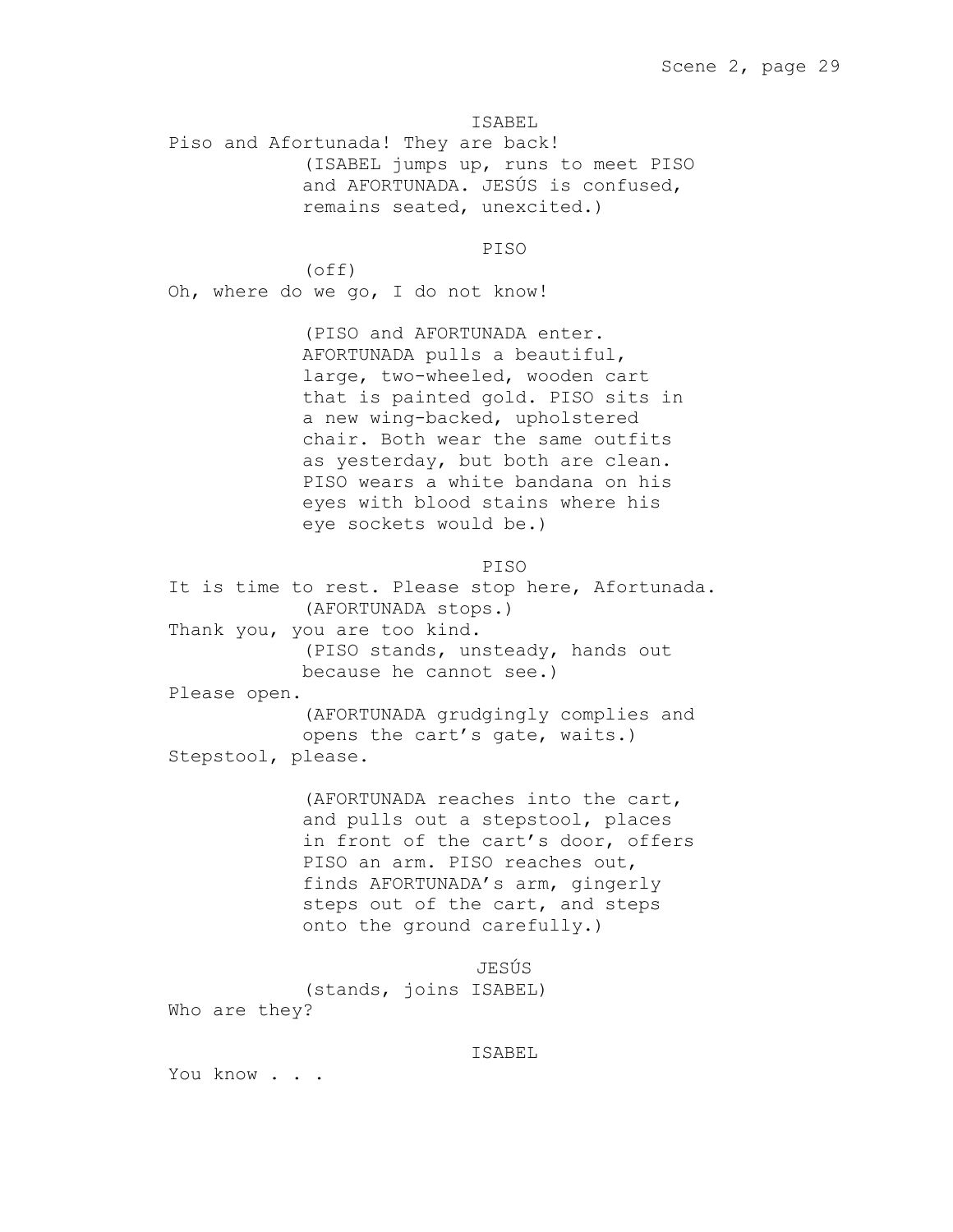# Scene 2, page 30

JESÚS I do not remember . . . ISABEL Piso and Afortunada! JESÚS Who? ISABEL The literary agent and his poet! From yesterday! JESÚS We know them? ISABEL ¡Sí! JESÚS And this is a good thing? ISABEL ¡Sí! JESÚS (getting excited) ¡Sí! ISABEL ¡Sí! JESÚS But what is wrong with Piso's eyes? ISABEL No sé. PISO Who? What? ISABEL Welcome back, Señor Piso Mojado! PISO Who is shouting at me? Please stop! Are you unable to see

that I am blind! A blind man's hearing is amplified by his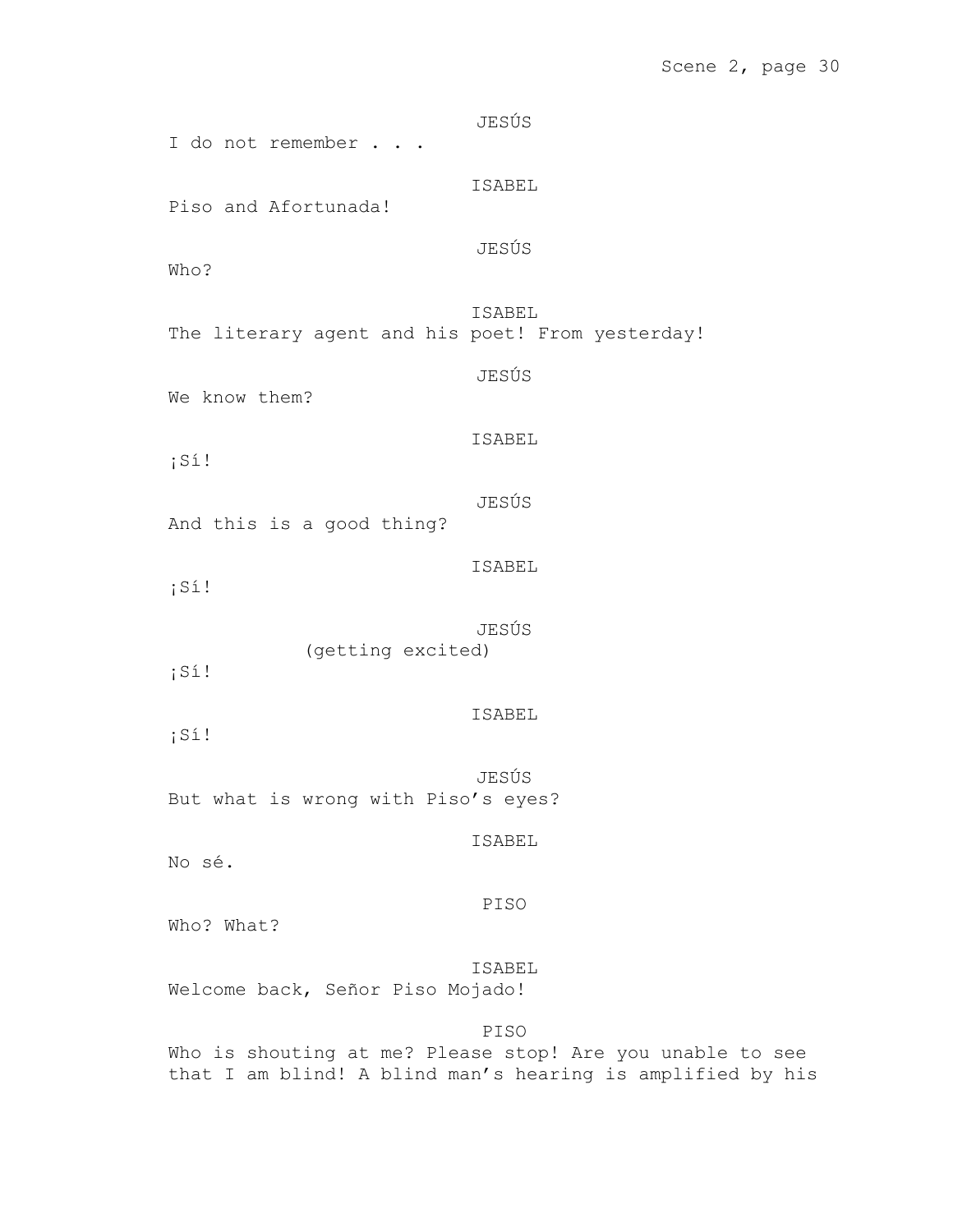blindness transforming a mere whisper into an intolerable cacophony of sound! (gaining composure, bows) My name is Piso . . .

# JESÚS

Piso? That is a low name!

# ISABEL

No, Chuy, this is the great literary agent, Piso! We encountered him and his poet yesterday at this same spot. You do not remember, Chuy?

# JESÚS

I do not remember. And I was sad that his poet could not recite to us because of that pinche mask.

#### ISABEL

Then you do remember!

# JESÚS

Do not tell me what is in my head! (walks over to AFORTUNADA, looks her up and down, curious) ¿Te conozco?

# PISO

Gentlepeople, may I introduce you to Afortunada, one of the greatest novelists of our time . . . and my newest client.

No, this is Afortunada, your poet, not novelist.

JESÚS

ISABEL

Sí, la misma persona.

### PISO

Do you mock a blind man? I know who my client is! She is the newest literary star, and she signed with me this morning. Afortunada is a brilliant novelist, a wordsmith of the highest caliber. I do not waste my time with poets who only bring misery and unpaid bills.

# ISABEL

(pointing to PISO's face) What happened to your eyes, if I may ask?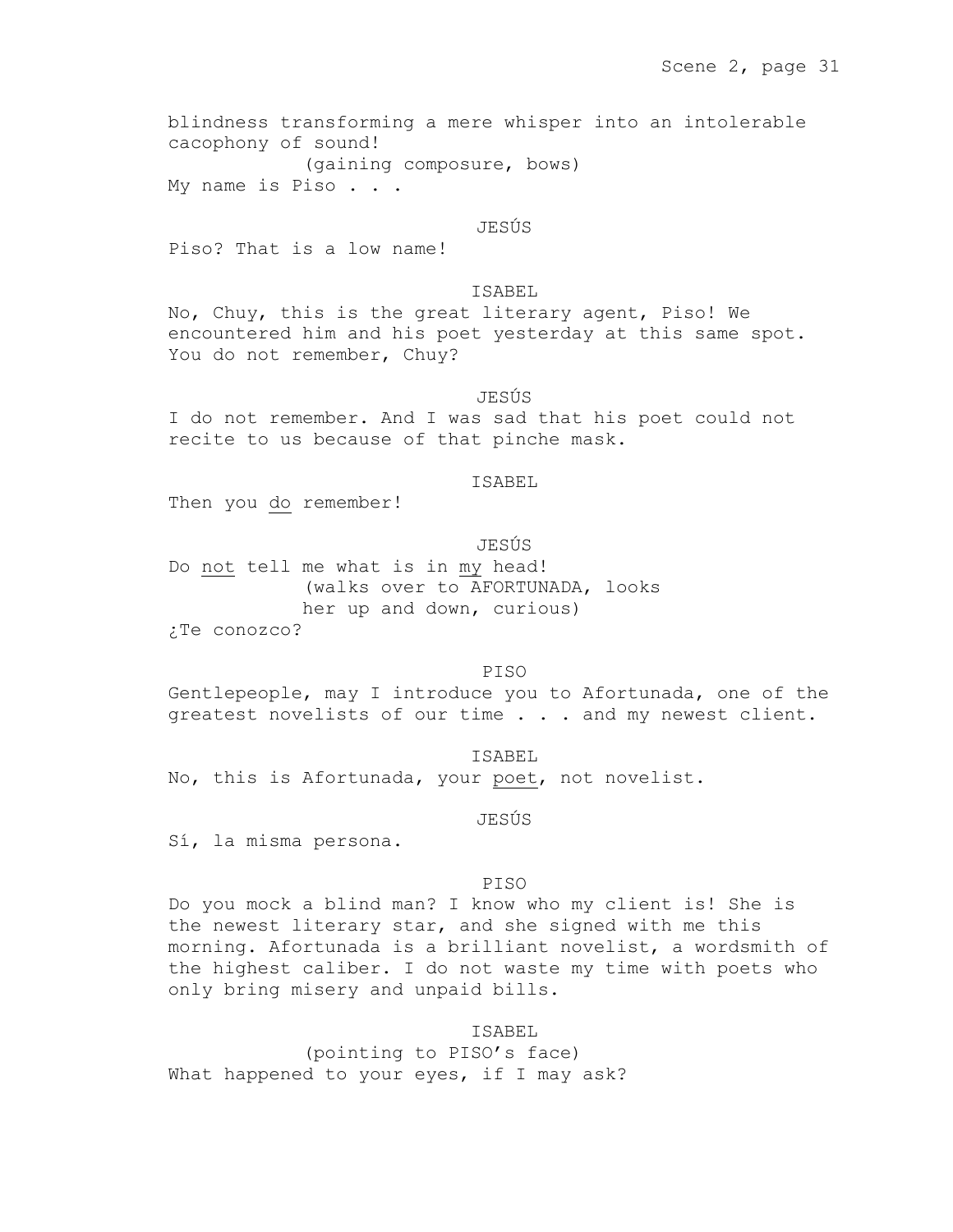PISO Gentlepeople, Afortunada blinded me with a pen.

ISABEL What? Why have you not prosecuted her? PISO I am a literary agent. Afortunada is my client. And she will be a bestseller! I -- we -- will be wealthy beyond our imaginations! What is the loss of my eyes when I will live in comfort for the rest of my life? JESÚS Híjole. ISABEL She did it with a pen? PISO Yes. JESÚS ¿Qué tipo de pluma era? PISO

I do not know. Perhaps a fountain pen. I cannot remember!

# JESÚS

¿Cómo podría no saber qué tipo de pluma era?

# ISABEL

Yes, I would have remembered what kind of pen Chuy used to blind me.

#### JESÚS

I never would have blinded you!

### ISABEL

I know, I know, Chuy.

# JESÚS

I have wanted to kill you, por supuesto, but I would never think of blinding you.

### PISO

Talking about it will not bring back my eyes. No. It does not matter. What does matter is that I have a brilliant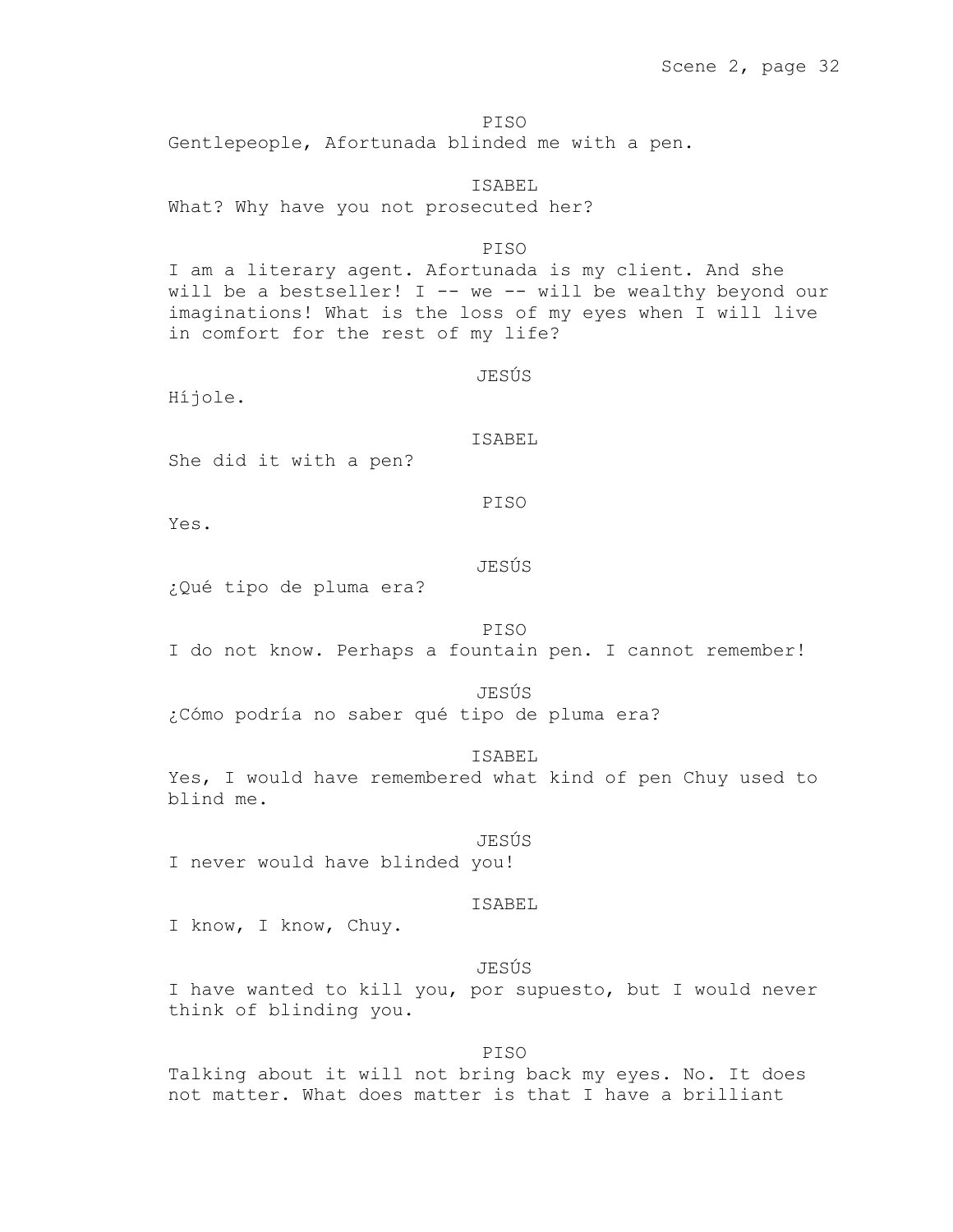novelist as a client who, no doubt, will bring me -- us - wealth and fame. What more could a literary agent desire?

> AFORTUNADA (adjusting mask, perhaps to remove, attempts to speak but she can only make muffled sounds)

PISO (hearing muffled sounds, to AFORTUNADA) Please be patient. (to ISABEL AND JESÚS) Would you like to hear my great author recite from her novel-in-progress . . . gratis?

ISABEL

Free is good.

# JESÚS

Something about gatos!

PISO

A true coincidence! The great novelist's latest work does have a character whose nickname is "Kitten."

JESÚS

Close enough.

PISO

Yes, yes, we may have my novelist recite a few pretty words. Why not? Afortunada, prepare to orate! (AFORTUNADA steps onto the stool.) Recite an excerpt from your novel-in-progress, *Sanctity*.

ISABEL

A mysterious title. It must be brilliant!

PISO I give you the great novelist, Joshua Franklin!

JESÚS and ISABEL

¿Quién?

### PISO

Joshua Franklin! That is Afortunada's nom de plume. I learned long ago that selling books is a business with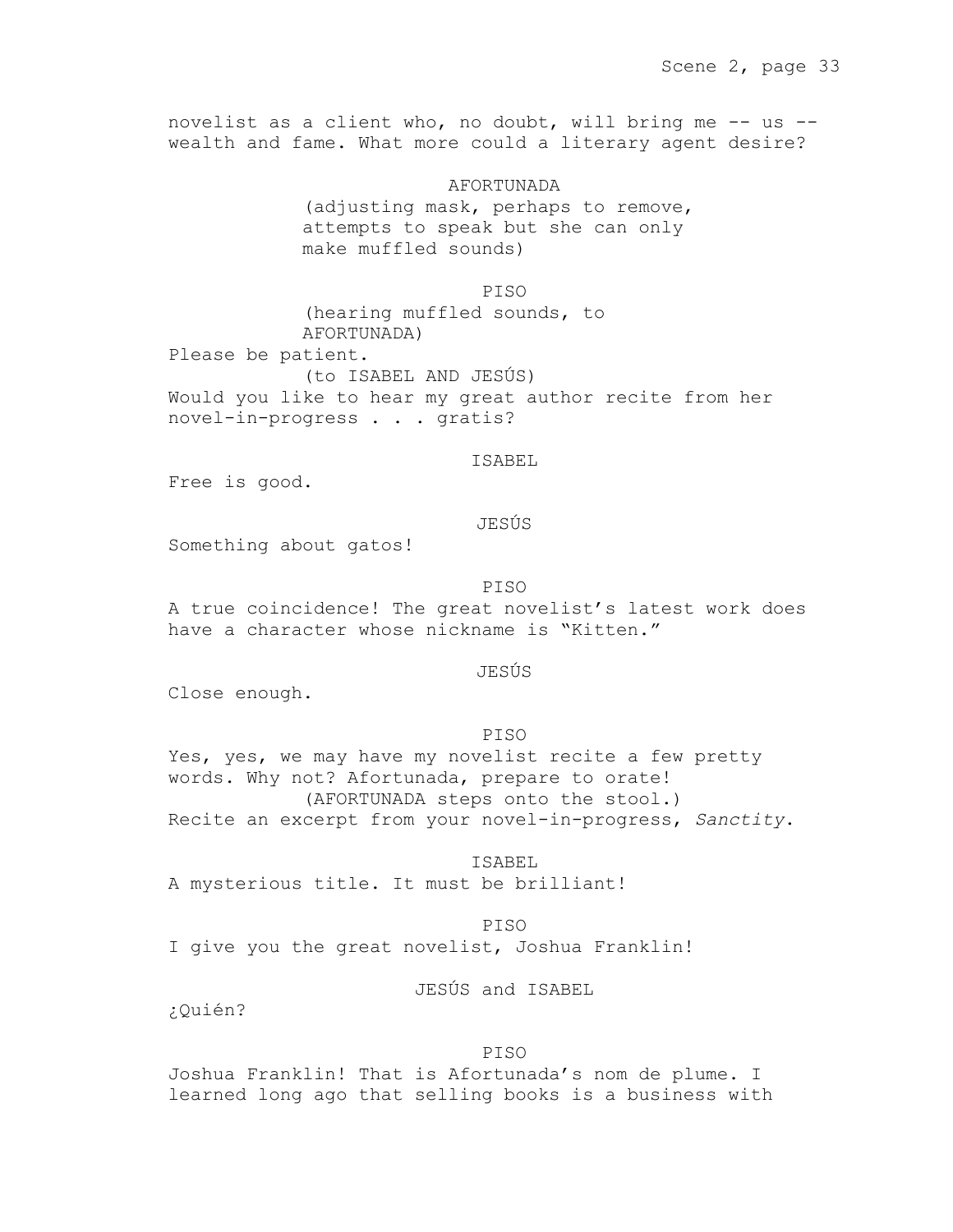certain rules. Rule number one: For a book to sell, it must be reviewed. And a book written by a person named Afortunada will not attract reviewers from the major publications -- the literary intelligentsia, if you will. However, a major novel by an author with a name like Joshua Franklin will be reviewed.

(to AFORTUNADA) Joshua Franklin, recite an excerpt from *Sanctity*.

> (AFORTUNADA clears throat, holds up an index finger, and tries to orate, but only muffled noises come through the mask. Frustrated, she triumphantly rips off her mask.)

> > AFORTUNADA

(reciting dramatically) From the novel, *Sanctity*. By Joshua Franklin. Chapter 1: Sanctity in Trouble.

> ISABEL and JESÚS (clapping, excited)

# AFORTUNADA

"Oh kitten, I'm delighted you called," the girl's aunt said on the telephone. "I am not well. At times I believe my life consists of nothing more than my body plotting against me with a plan of torture that gets more devious each day."

"How is that different from my life?" the girl, Hap, said. It was now her habit to call her aunt midway through her dinner break at the Red Lobster. She had many thoughts about her job -- which was far beneath her desires and abilities -- but Hap put on a brave face for her aunt, and these phone calls gave her a chance to have an obligatory conversation without saying too much and the honest opportunity to end the conversation because her manager needed her to get back to waiting tables.

"I am seeing double again," her aunt explained. "It's like my world has been split in two, like a teensy French chef has sliced my vision with a very sharp knife or something." (puts on mask, steps off stool)

ISABEL and JESÚS (clapping) Wonderful! ¡Otro!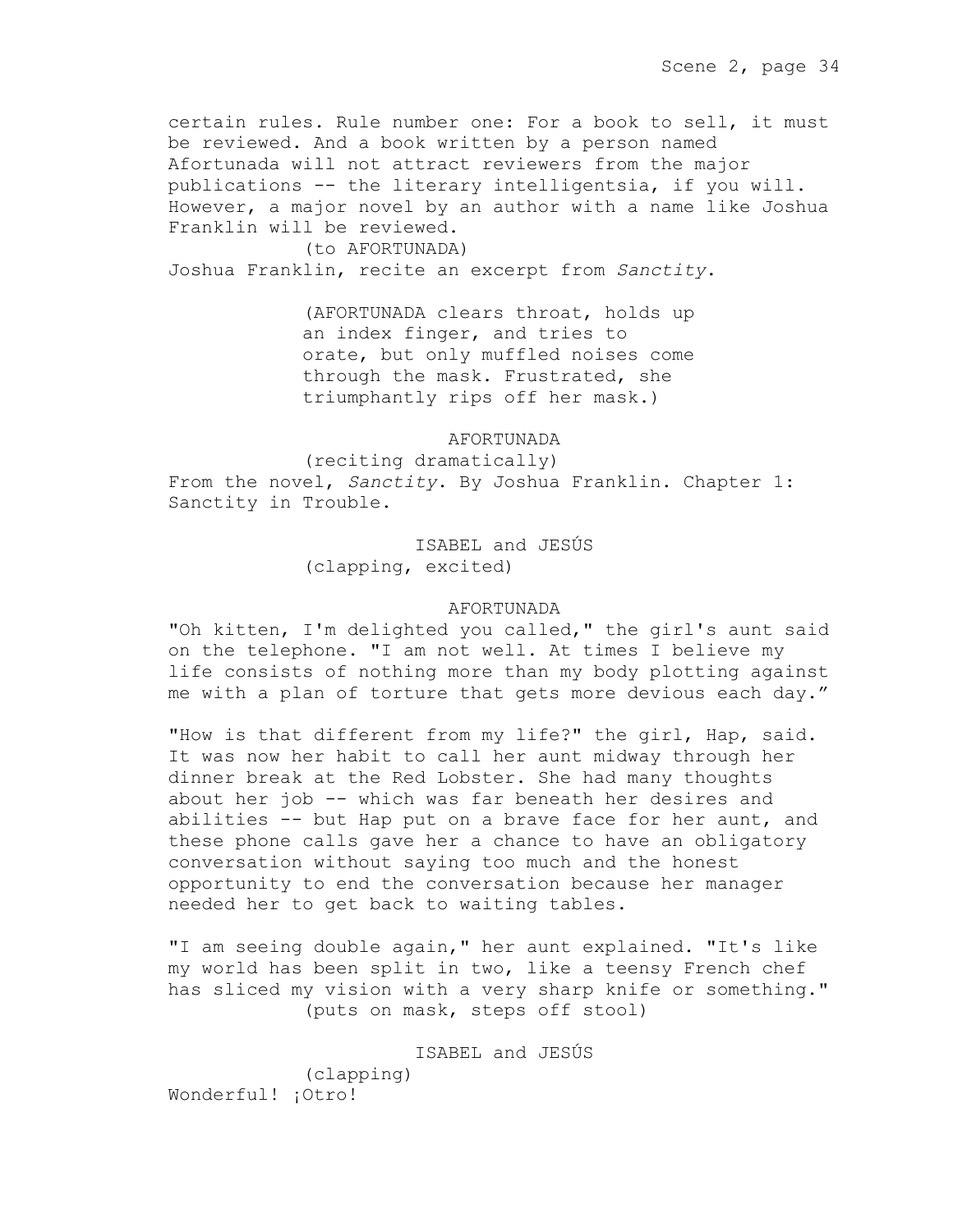But what did it mean?

# PISO

Does it matter? Why should it mean anything? And were you not rivetted? Such simple language creating such complex characters, so real you could almost smell their perfume. But in the end, the real question is: Will *Sanctity* by Joshua Franklin sell? And I have little doubt it will because the critics will not ignore it.

## ISABEL

You are the expert.

# JESÚS

By the way, do you have a mango that you can spare for poor, hungry Chuy?

> (PISO reaches for Afortunada's arm, grasps arm, turns, feels for stool with foot, steps onto stool and into cart.)

# PISO

No time for mangos, gentlepeople, though I have many here in this lunch basket.

### JESÚS

(distraught) ¡Noooooooooooooo!

### PISO

Off to the city to meet with publishers!

(AFORTUNADA gets in front of cart, grabs handles, and starts to pull.)

## JESÚS

¡Noooooooooooooo!

#### PISO

Adieu, gentlepeople! We will never see each other again, no doubt, but wish me well in my endeavors.

# ISABEL

¡Noooooooooooooo!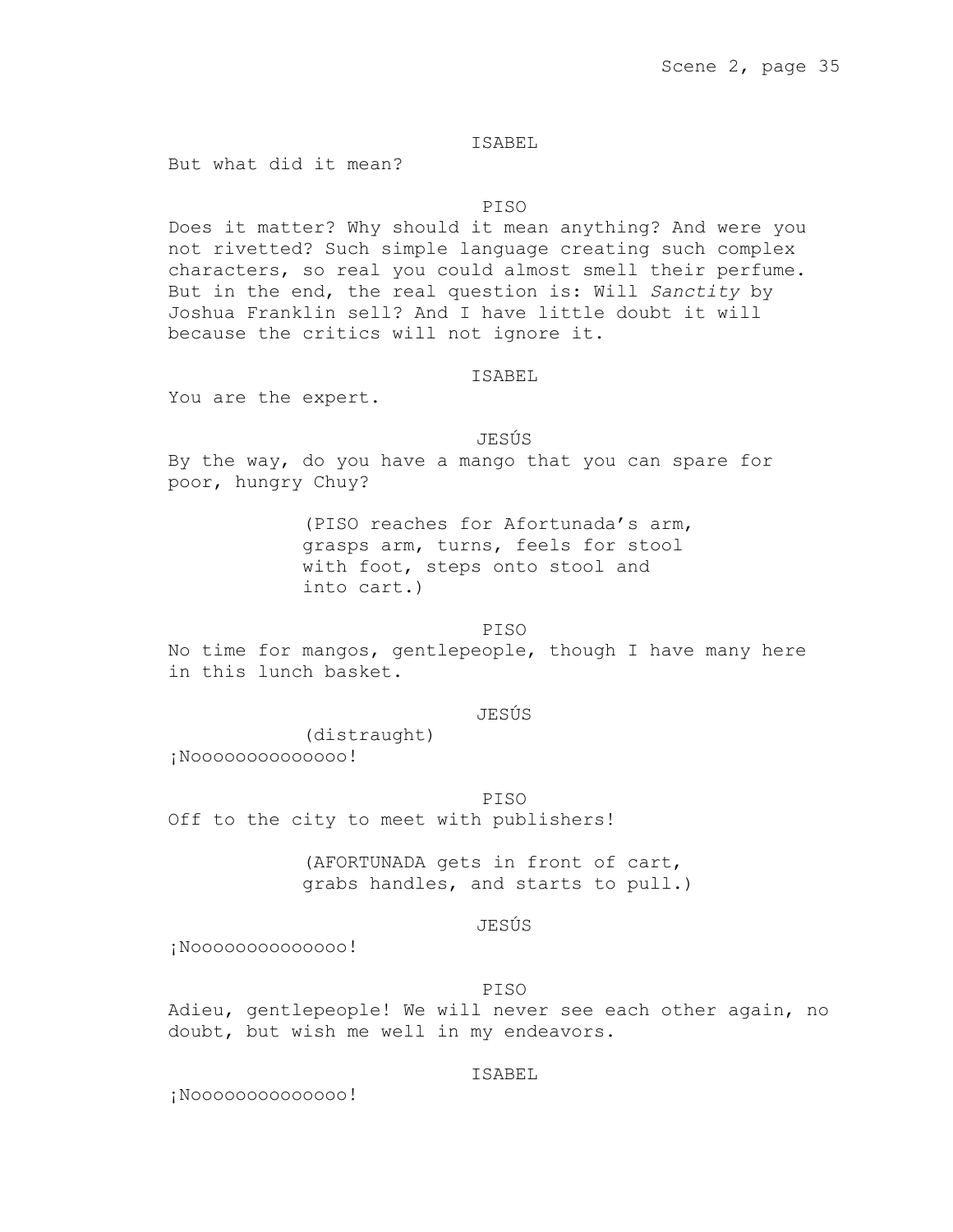PISO Faster, please, Afortunada! Faster! Faster! Faster!

(PISO and AFORTUNADA exit.)

ISABEL

¡Noooooooooooooo!

PISO

(off) Faster, please, my great novelist!

ISABEL

(turning to JESÚS) They are gone forever.

JESÚS

I am unhappy.

ISABEL

(laughs)

JESÚS

(incredulous) Why do you laugh at my unhappiness?

ISABEL

As the great Mexican playwright said: Nothing is funnier than unhappiness.

JESÚS But how will we pass the time as we wait?

ISABEL

A game to end our boredom! I will say a word. You must respond with another word. A word that naturally follows.

JESÚS

What kind of word?

# ISABEL

We used to play a game where I would say the name of a state in México, and you would say the next one, in alphabetical order. But I cannot remember how to start it.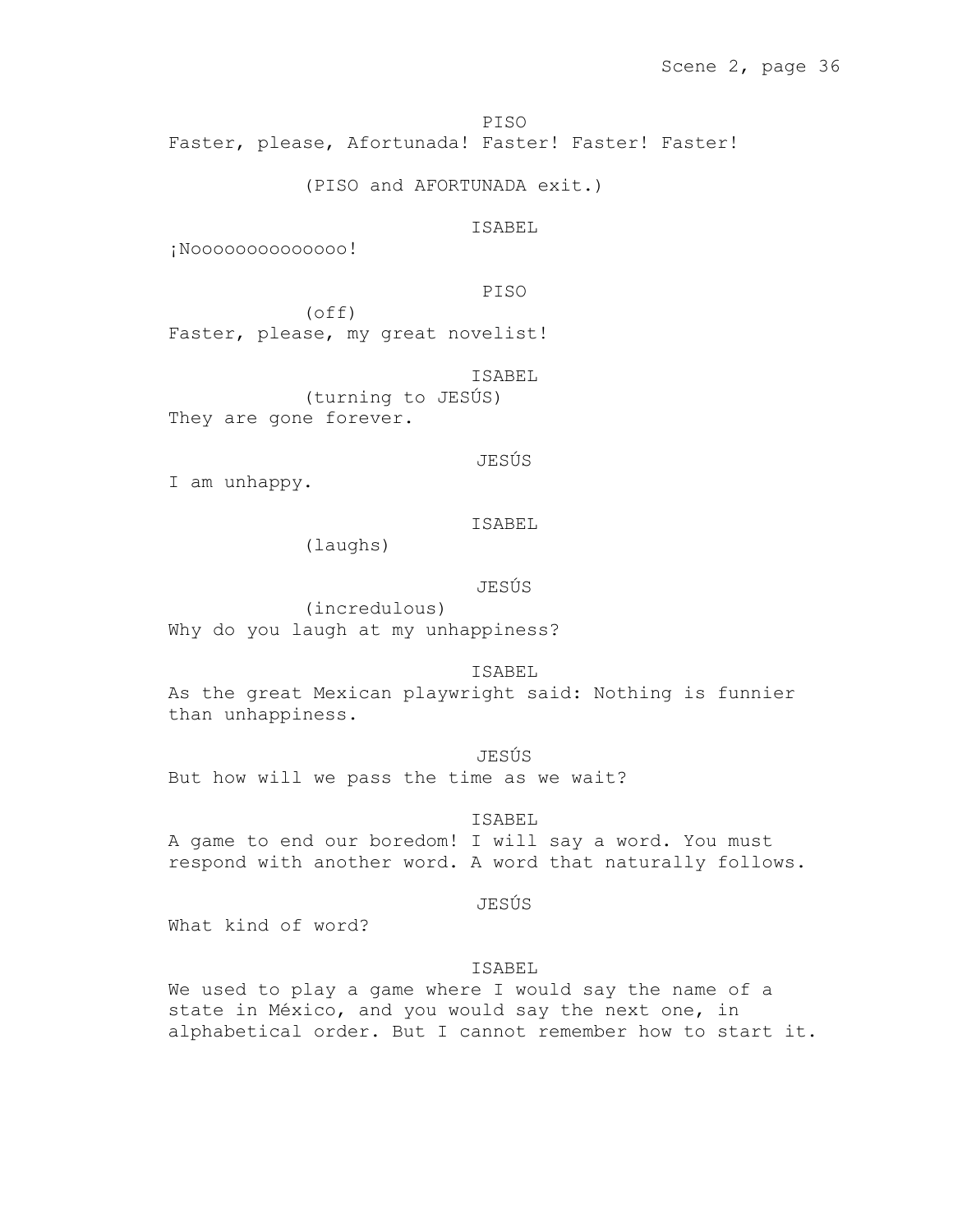JESÚS

(thinks a moment) Does it begin with an "A"?

ISABEL

Sí.

JESÚS

I cannot remember either.

ISABEL

That is my favorite game!

JESÚS

Yo también. But I cannot remember how it starts.

ISABEL

Why have we forgotten? We have played that game so often.

JESÚS

(yawning, walking toward bench) No sé. All of this forgetting makes me so tired. (climbs onto bench, curls up to nap, facing audience, closes eyes)

# ISABEL

Sleep my old friend. (walking downstage, looks at tree,

pensive, talking to herself) We must be ready to meet Godínez. And should he arrive while you sleep, I promise that I will wake you. As the great Mexican philosopher said: Sleeping is the best way to pass the time while you wait for the important thing to happen. We will meet Godínez here, together, by this tree, and he will ... he will ... ay! I do not know what he will do or say, but we must wait to meet him, then he will let us know. I am sure of it. Sí, sí. I am sure of it.

CH<sub>T</sub>LD

(off) Mr. Albert? (enters) Mr. Albert? (stopping in front of ISABEL)

ISABEL Why do you still call me Mr. Albert?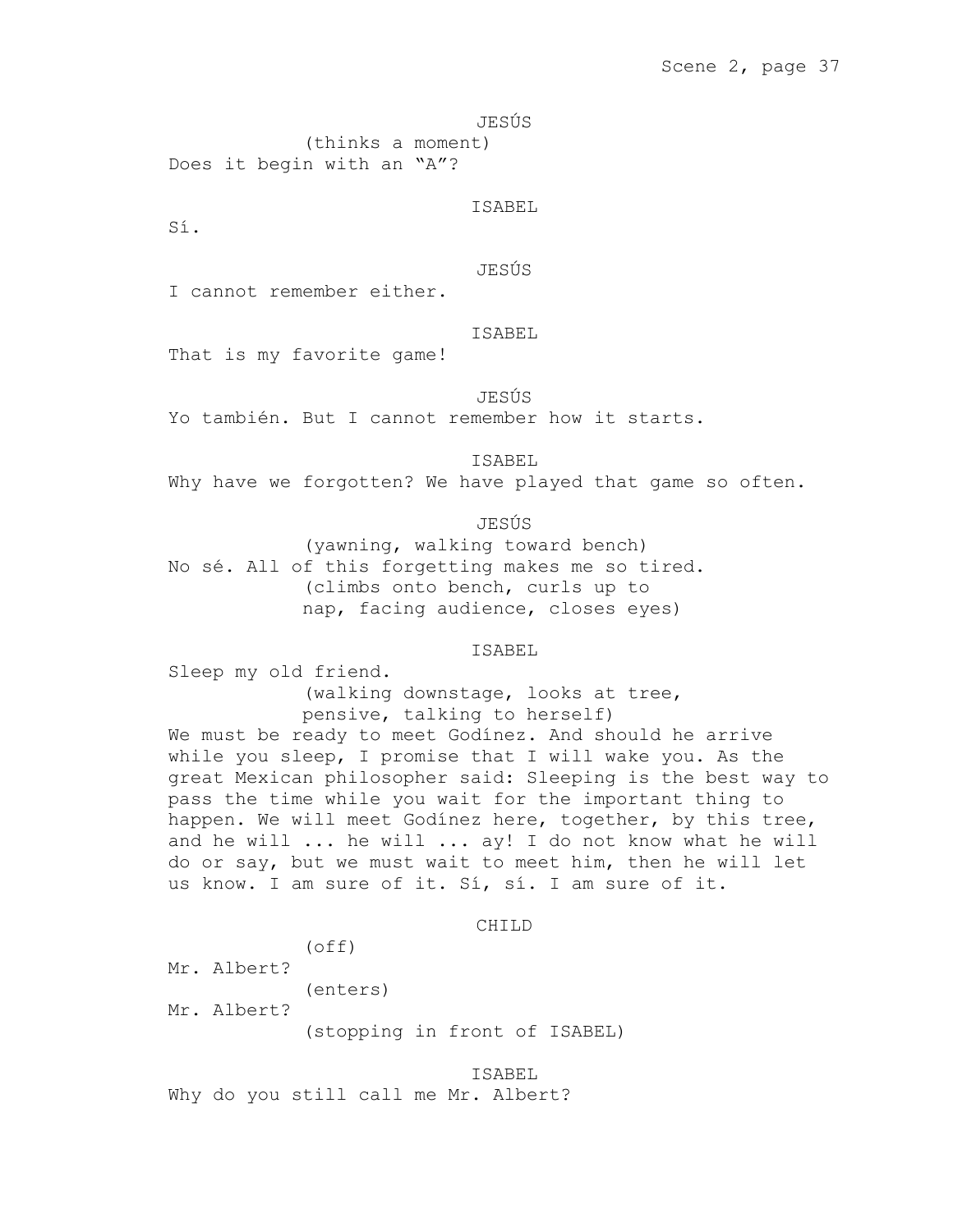# CHILD

Are you Mr. Albert?

# ISABEL

I told you yesterday, I am Isabel, my close friends call me Chavalita. But you may call me Señora Soledad out of respect for my age and station. Are you the child who came yesterday with the news that Señor Godínez wanted us to wait for him by this tree?

#### CHILD

No, Señora Soledad. That was not me. Maybe it was my twin.

#### ISABEL

You both work at the bicycle repair shop for Señor Godinez, correct?

### CHILD

Sí, Señora Soledad.

# ISABEL

Which one are you?

#### CH<sub>TLD</sub>

What do you mean, Señora Soledad?

## ISABEL

Are you the boy or girl? Yesterday, your twin did not know.

#### CHILD

I do not know either, Señora Soledad.

#### ISABEL

You must know. Someone must know.

### CHILD

No, Señora Soledad. I do not know.

#### ISABEL

Ni modo. You are the twin that Señor Godínez beats, correct?

CHILD He does not beat my twin, Señora Soledad.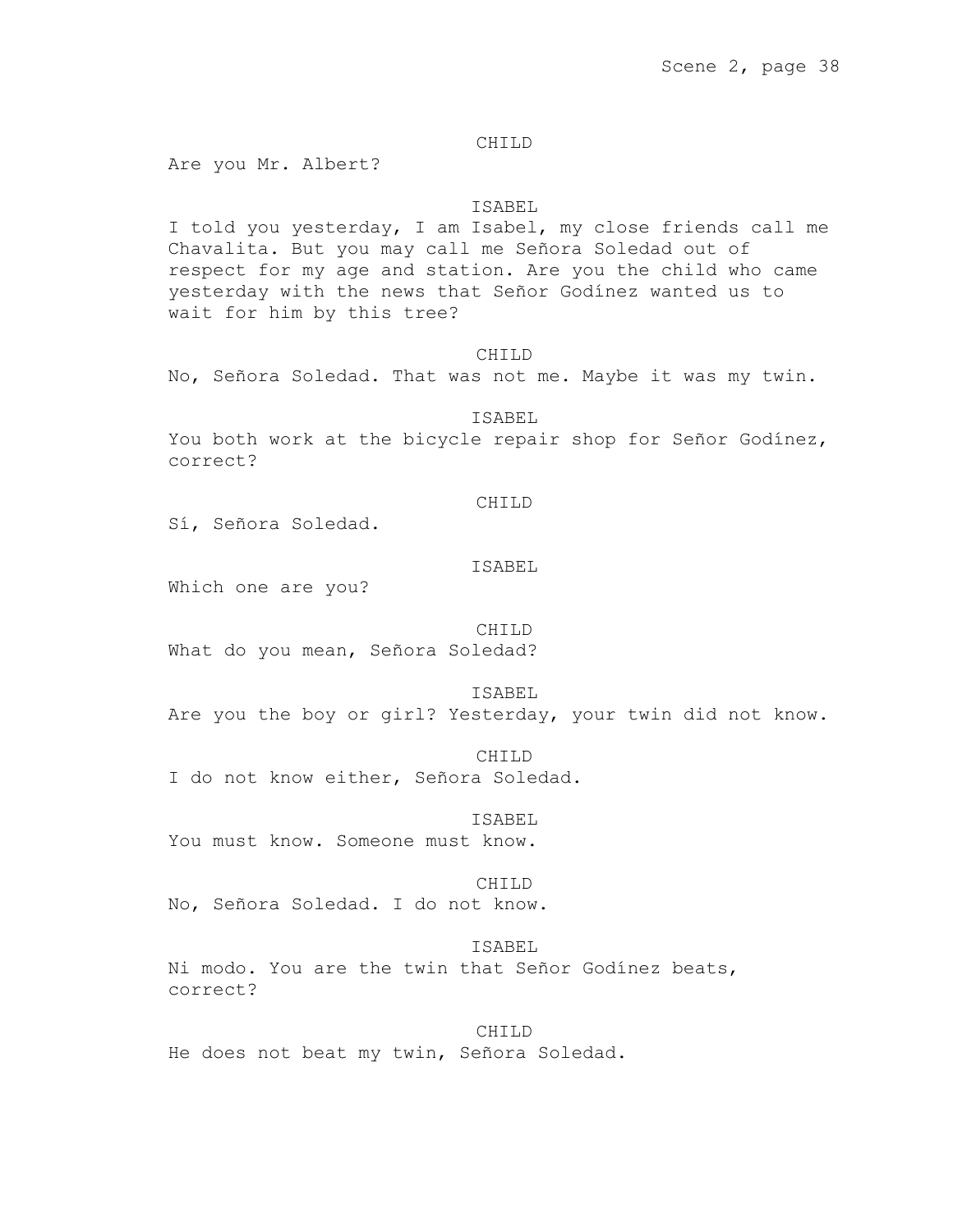ISABEL Ah! So, perhaps you are the boy? Maybe Señor Godínez is a man of the old ways and would only beat a boy?

CHILD

I do not know, Señora Soledad.

ISABEL

(thinking, then gets an idea) You are very thin, just like your twin. Are you hungry, child?

# CHILD

Sí, Señora Soledad.

ISABEL

(searching pockets, finds mango, presents it to CHILD) Here, child, a delicious, ripe mango for you. Take it.

### CHILD

(taking mango) Gracias, Señora Soledad.

ISABEL

Por nada. Child, were you born in México?

CHILD

Sí, Señora Soledad.

ISABEL

Do you know which state?

CHILD

Sí, Señora Soledad.

ISABEL

Which one?

CHILD

Oaxaca, Señora Soledad.

ISABEL

That is a fine state. (sadness, a memory of something) I have been there many times.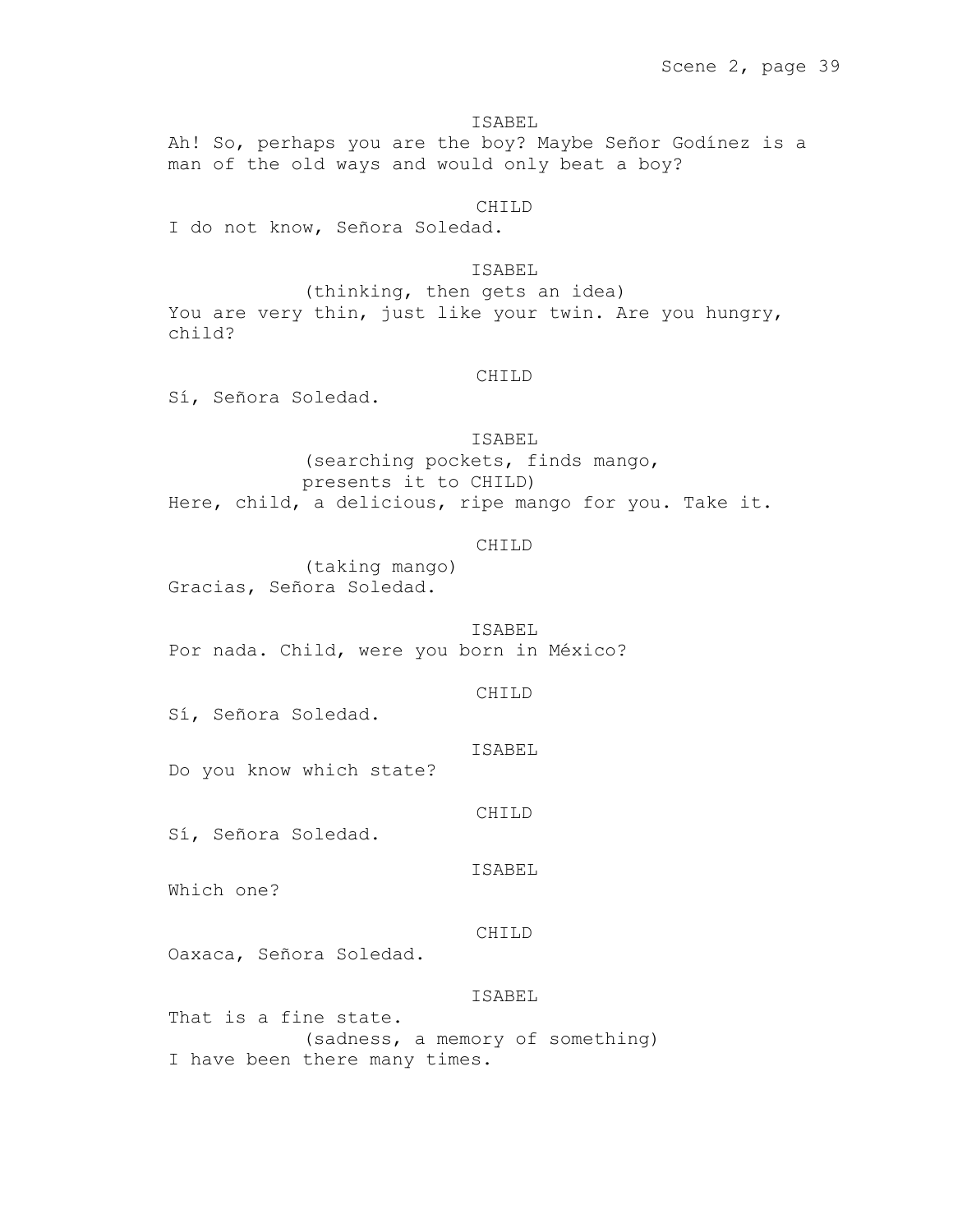CHILD

I do not know, Señora Soledad.

#### ISABEL

Trust me, child, it is a fine state. Do you know which state I was born in?

#### CHILD

No, Señora Soledad.

# ISABEL

Of course you do not know. I was born in the great state of Chihuahua.

CHILD

(points to sleeping JESÚS) And what state was he born in, Señora Soledad?

ISABEL

Jesús? He was born in Texas. El Paso to be exact.

CHILD Is that in México, Señora Soledad?

### ISABEL

No, it is part of this country, the United States. Texas was once part of México, long ago. Anyway, my friend over there never remembers that he was born in the United States, that he is a citizen of this country ... our country. He lost his birth certificate long ago, and never remembers that he needs to get another copy.

CHILD

Why do you not remind him, Señora Soledad?

ISABEL

I always forget. Do you blame me, child?

# CHILD

No, Señora Soledad.

ISABEL

I assume you have a message for me from Señor Godínez?

# CHILD

Sí, Señora Soledad.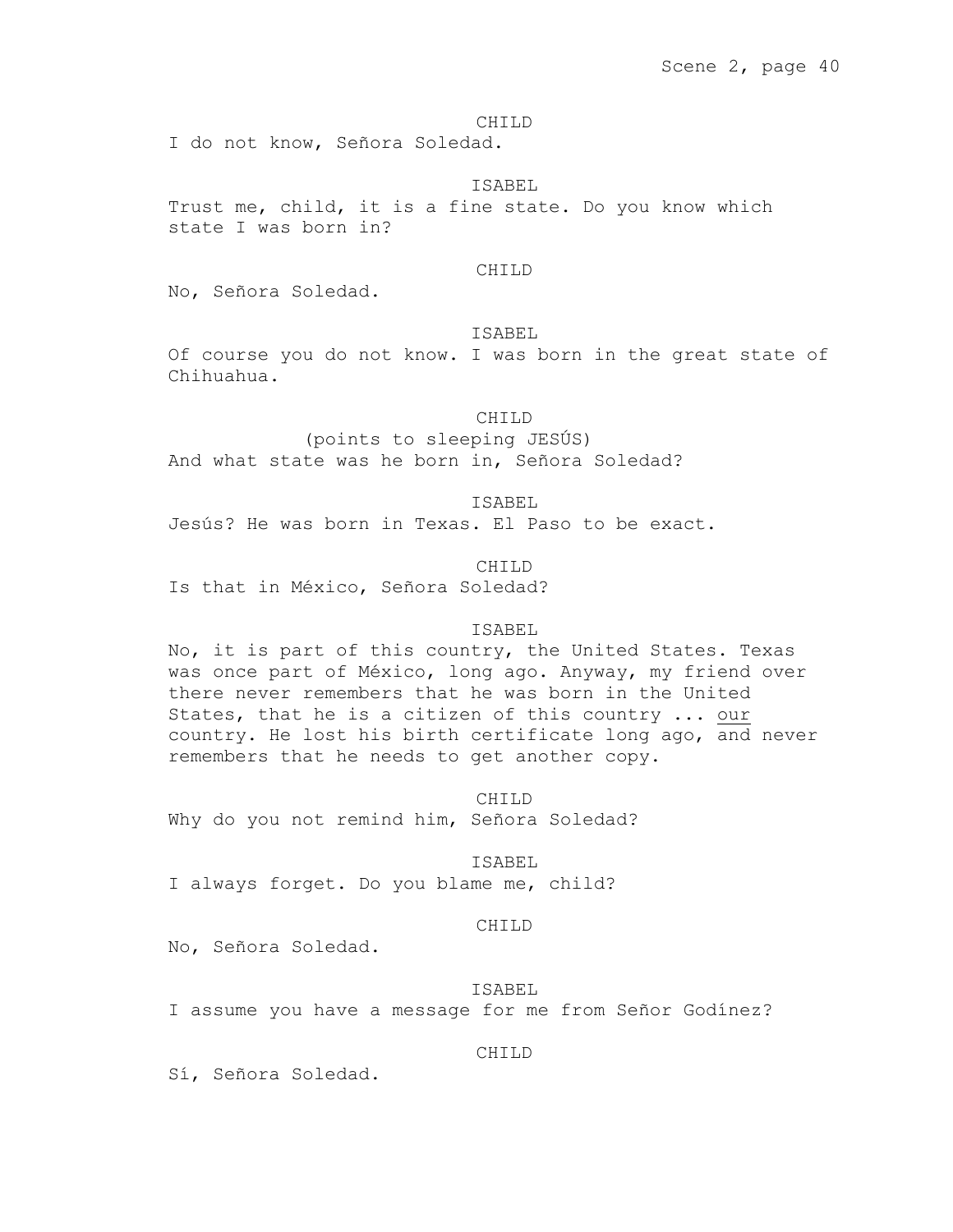And what is that message?

#### CHILD

Señor Godínez says that he cannot come this evening, but he hopes to come tomorrow.

# ISABEL

This is the same message your twin gave me yesterday. We have been waiting for him for two, three, maybe four days, I do not remember. What of that? Does our waiting not matter to Señor Godínez?

#### CHILD

I do not know, Señora Soledad.

### ISABEL

Well, tomorrow it must be. We have no choice, do we? You may go now, child.

#### CHILD

But Señora Soledad . . .

# ISABEL

What is it, child?

CHILD What should I tell Señor Godínez?

ISABEL

Tell him you met me, we spoke, I fed you just as I fed your twin yesterday, and sent you off. Can you do that, child?

CHILD

Sí, Señora Soledad.

(CHILD hesitates, turns, starts to walk, turns to look at ISABEL one last time, then runs off. Suddenly, sky goes dark, moon rises.)

### ISABEL

(looking up toward the moon) Ah, la luna! You have returned. It is good to see you again. Have you missed me? Yes, of course you have. How could you not. I know I will miss you when you stop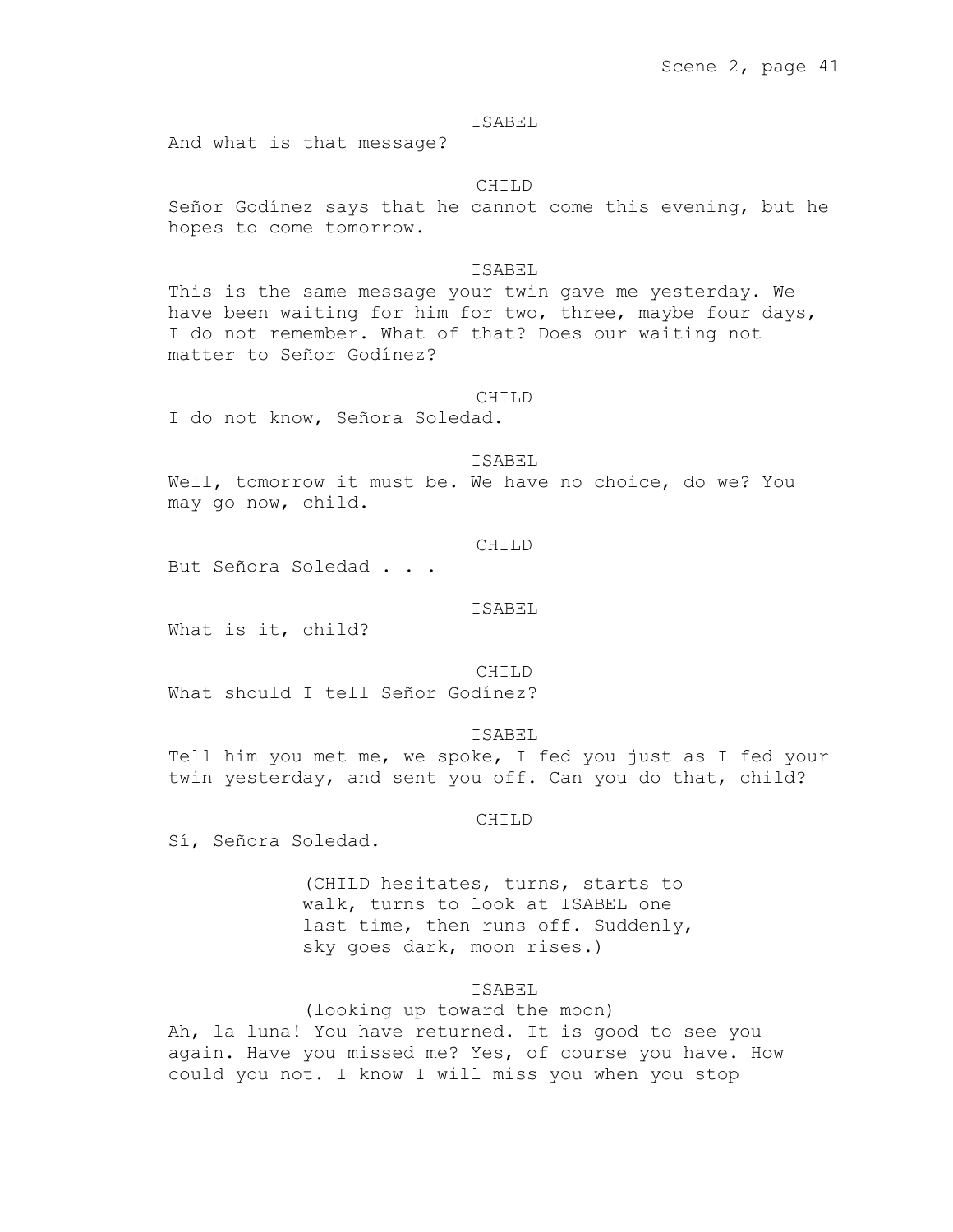visiting. Ni modo. I have so much to tell you. Let me gather my thoughts ... I know there are things in here ... (tapping head, frustrated) ... that you want to hear, that you need to know, but I do not remember where they are. They have slipped away. Por favor, give me but a moment to think ... I know I can make them return to my head, just as you have returned to me. I just need to think ... think ... think ...

JESÚS

(stirring, eyes still closed) Chavalita? ¿Dónde estás?

### ISABEL

(frustrated, sits on bench)

Estoy aquí.

JESÚS

### (eyes still closed, sighing)

I had a dream, Chavalita. You fell asleep next to me and they came and took me again and put in me in that cold cage. All because you fell asleep and did not fight them.

### ISABEL

It was only a dream, my friend. I will protect you, Chuy. I will keep you safe. No te estoy mintiendo. I will stay alert all night. Do not worry, my old friend. I will never betray you. You have my word.

#### JESÚS

Mil gracias.

#### ISABEL

Por nada.

#### JESÚS

Tengo hambre. Do you have a mango?

# ISABEL

No, Chuy. I gave you the last one yesterday. I have had nothing in my pockets all day. I would never lie to you. But I hope that tomorrow I will have a mango. And if I do, I promise to give it to you and to no one else.

# JESÚS

Sí. Mañana. Talk to me, Chavalita.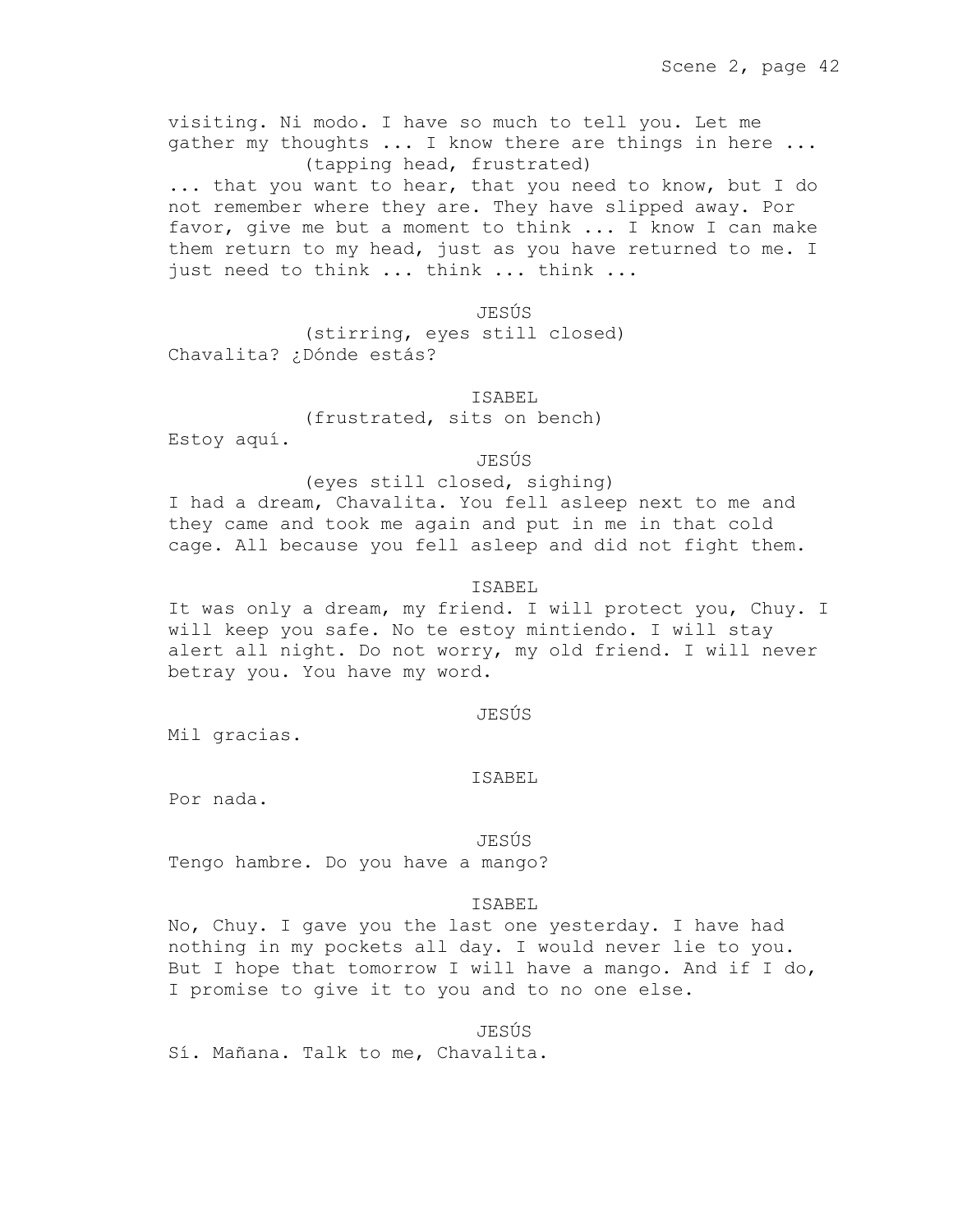# Scene 2, page 43

ISABEL About what, my friend? JESÚS Did you ever marry? ISABEL I had a big wedding when I was young. You were there. JESÚS I was? ISABEL Sí. You do not remember? JESÚS Who did you marry? ISABEL (surprised with this memory) I married your brother, Nacho. You do not remember? JESÚS Ah, sí, sí, Nacho. And did you have children? ISABEL Sí. JESÚS How many? ISABEL Two . . . a boy and a girl. Twins. JESÚS Ah, sí, sí, twins. And where are Nacho and the twins? ISABEL (confused, a chasm of pain) I do not remember.

JESÚS And tell me, Chavalita: Did I ever marry?

ISABEL

No, Chuy. You never married.